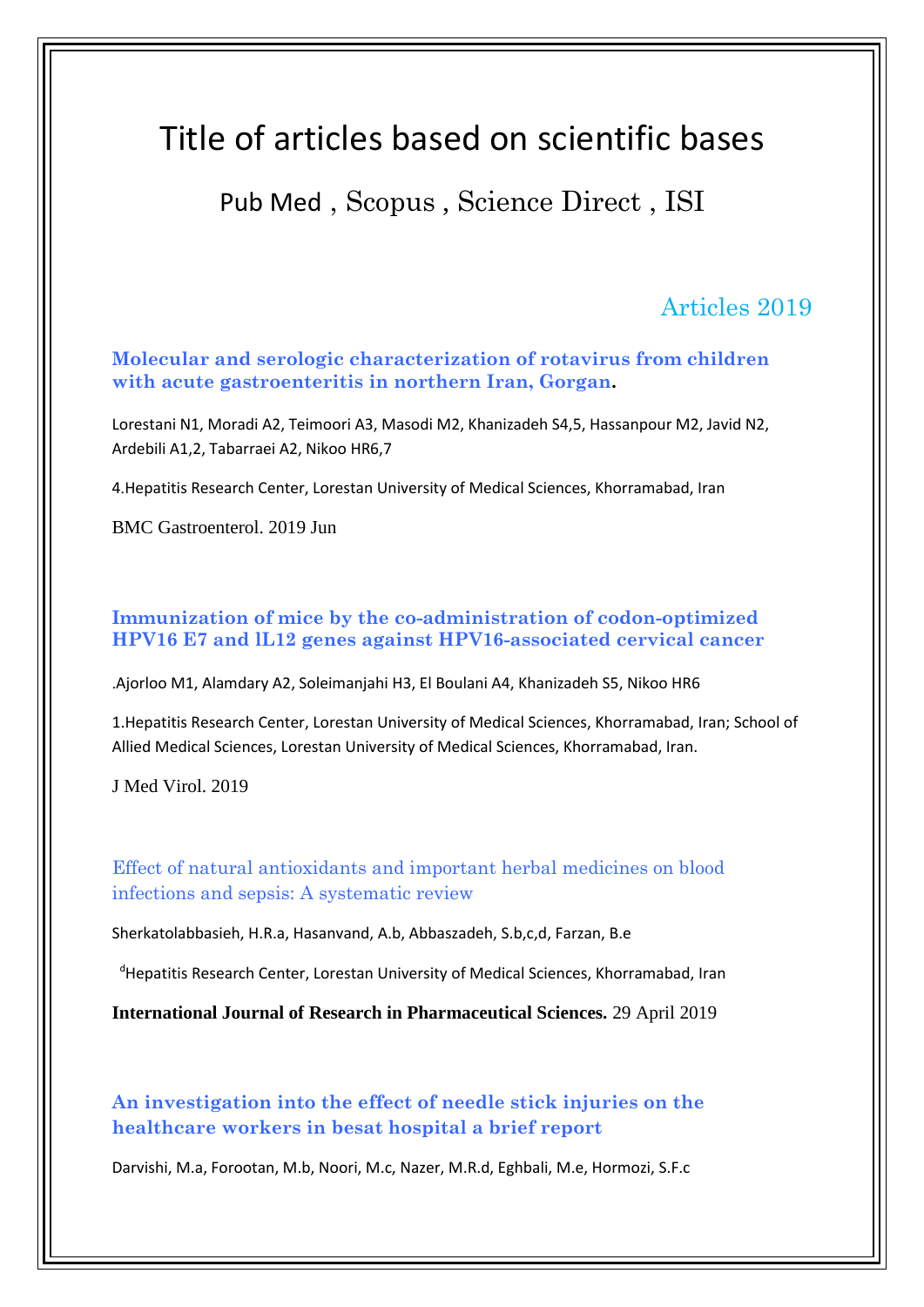<sup>d</sup>Department of Infectious Diseases, Hepatitis Research Center, Lorestan University of Medical Sciences, Khorramabad, Iran

**International Journal of Research in Pharmaceutical Sciences.** April-June 20

**Probiotics and gastrointestinal diseases: A promising complementary medicine resource for treatment of gastrointestinal disorders and diseases**

Anbari, K.a, Firouzi, M.b, Abbaszadeh, S.c,d,e,f

<sup>f</sup>Hepatitis Research Center, Lorestan University of Medical Sciences, Khorramabad, Iran

**Journal of Pharmacy and Pharmacognosy Research. 219**

### **An overview of the most important medicinal plants effective on the strength of memory and mind in Iranian ethnobotany**

Farzan, B.a, Abbaszadeh, S.b,c,d, Basati, G.e, Teimouri, H.aEmail Author

<sup>d</sup>Hepatitis Research Center, Lorestan University of Medical Sciences, Khorramabad, Iran

[Journal of Pharmacy and Pharmacognosy Research](https://www.scopus.com/sourceid/21100456601?origin=recordpage) .2019

### **Surgery and Medicinal Plants: A review of important indigenous medicinal plants of Iran for burn wound healing(Article)(Open Access)**

[Sharifian, M.](https://www.scopus.com/authid/detail.uri?authorId=47562183000&eid=2-s2.0-85066948804)<sup>a</sup>[, Hasanvand, A.](https://www.scopus.com/authid/detail.uri?authorId=57208824760&eid=2-s2.0-85066948804)<sup>b</sup>, [Basati, G.](https://www.scopus.com/authid/detail.uri?authorId=39261088200&eid=2-s2.0-85066948804)<sup>c</sup>, [Abbaszadeh, S.](https://www.scopus.com/authid/detail.uri?authorId=57194335679&eid=2-s2.0-85066948804)<sup>d</sup>

<sup>d</sup>Razi Herbal Medicines Research Center and Hepatitis Research Center, Lorestan University of Medical Sciences, Khorramabad, Iran

Plant Science Today .2019

#### **Therapeutic vaccines of hepatitis C virus with emphasis on DNA vaccine**

Shahzamani, K.aEmail Author, Sabzali, S.b

<sup>b</sup>Hepatitis Research Center, Lorestan University of Medical Sciences, Khorramabad, Iran

[GovareshV](https://www.scopus.com/sourceid/21100197167?origin=recordpage)olume March 2019.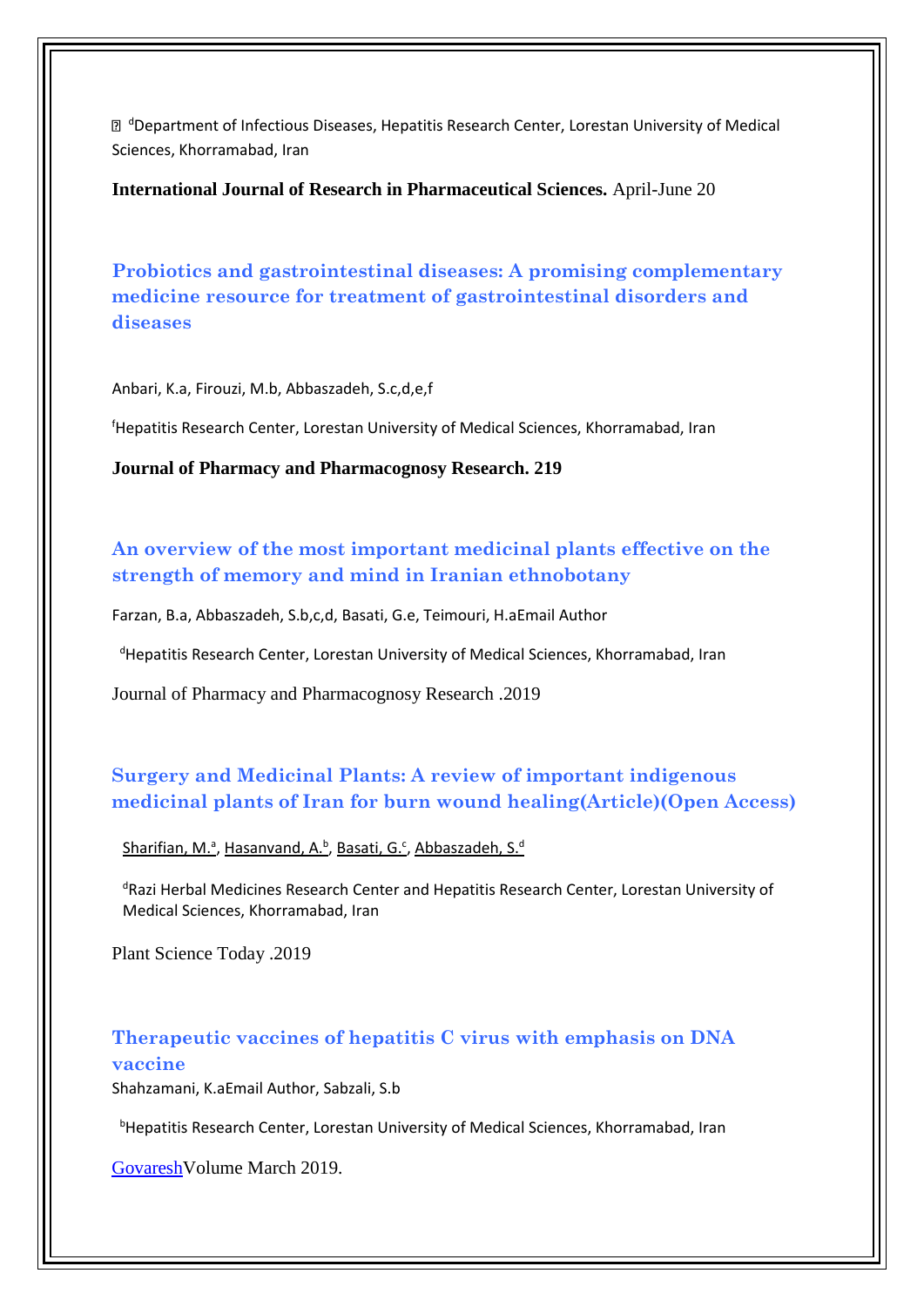1.Characterization and frequency of antibiotic resistance related to membrane porin and efflux pump genes among Acinetobacter baumannii strains obtained from burn patients in Tehran, Iran

By[:Noori, M](http://apps.webofknowledge.com/DaisyOneClickSearch.do?product=WOS&search_mode=DaisyOneClickSearch&colName=WOS&SID=D1NpmlBMPD5RcHNwuCg&author_name=Noori,%20M&dais_id=20242718&excludeEventConfig=ExcludeIfFromFullRecPage) (Noori, Majid)**[\[ 1](javascript:sup_focus() ]** ; [Mohsenzadeh, B](http://apps.webofknowledge.com/DaisyOneClickSearch.do?product=WOS&search_mode=DaisyOneClickSearch&colName=WOS&SID=D1NpmlBMPD5RcHNwuCg&author_name=Mohsenzadeh,%20B&dais_id=29868861&excludeEventConfig=ExcludeIfFromFullRecPage) (Mohsenzadeh, Behzad)**[\[ 2](javascript:sup_focus() ]** ; [Bahramian, A](http://apps.webofknowledge.com/DaisyOneClickSearch.do?product=WOS&search_mode=DaisyOneClickSearch&colName=WOS&SID=D1NpmlBMPD5RcHNwuCg&author_name=Bahramian,%20A&dais_id=6385099&excludeEventConfig=ExcludeIfFromFullRecPage) (Bahramian, Aghil)**[\[ 3](javascript:sup_focus() ]** ; [Shahi, F](http://apps.webofknowledge.com/DaisyOneClickSearch.do?product=WOS&search_mode=DaisyOneClickSearch&colName=WOS&SID=D1NpmlBMPD5RcHNwuCg&author_name=Shahi,%20F&dais_id=7285613&excludeEventConfig=ExcludeIfFromFullRecPage) (Shahi, Fatemeh)**[\[ 4,](javascript:sup_focus()[5](javascript:sup_focus() ]** [; Mirzaei, H](http://apps.webofknowledge.com/DaisyOneClickSearch.do?product=WOS&search_mode=DaisyOneClickSearch&colName=WOS&SID=D1NpmlBMPD5RcHNwuCg&author_name=Mirzaei,%20H&dais_id=2024441&excludeEventConfig=ExcludeIfFromFullRecPage) (Mirzaei, Habibollah)**[\[ 6](javascript:sup_focus() ]** ; [Khoshnood,](http://apps.webofknowledge.com/DaisyOneClickSearch.do?product=WOS&search_mode=DaisyOneClickSearch&colName=WOS&SID=D1NpmlBMPD5RcHNwuCg&author_name=Khoshnood,%20S&dais_id=3499803&excludeEventConfig=ExcludeIfFromFullRecPage)  [S](http://apps.webofknowledge.com/DaisyOneClickSearch.do?product=WOS&search_mode=DaisyOneClickSearch&colName=WOS&SID=D1NpmlBMPD5RcHNwuCg&author_name=Khoshnood,%20S&dais_id=3499803&excludeEventConfig=ExcludeIfFromFullRecPage) (Khoshnood, Saeed)**[\[ 4,](javascript:sup_focus()[5](javascript:sup_focus() ]** 

6 Lorestan Univ Med Sci, Hepatitis Res Ctr, Khorramabad, Iran

#### **JOURNAL OF ACUTE DISEASE** .Published: MAR 2019

2.Phytotherapy: An anti-hepatotoxicity and hepatoprotective approach in chemotherapy

By[:Ghanadi, K](http://apps.webofknowledge.com/DaisyOneClickSearch.do?product=WOS&search_mode=DaisyOneClickSearch&colName=WOS&SID=D1NpmlBMPD5RcHNwuCg&author_name=Ghanadi,%20K&dais_id=3995868&excludeEventConfig=ExcludeIfFromFullRecPage) (Ghanadi, Koroush)**[\[ 1,](javascript:sup_focus()[2](javascript:sup_focus() ]** [; Hasanvand, A](http://apps.webofknowledge.com/DaisyOneClickSearch.do?product=WOS&search_mode=DaisyOneClickSearch&colName=WOS&SID=D1NpmlBMPD5RcHNwuCg&author_name=Hasanvand,%20A&dais_id=7736948&excludeEventConfig=ExcludeIfFromFullRecPage) (Hasanvand, Afshin)**[\[ 3](javascript:sup_focus() ]** [; Abbaszadeh, S](http://apps.webofknowledge.com/DaisyOneClickSearch.do?product=WOS&search_mode=DaisyOneClickSearch&colName=WOS&SID=D1NpmlBMPD5RcHNwuCg&author_name=Abbaszadeh,%20S&dais_id=7467950&excludeEventConfig=ExcludeIfFromFullRecPage) (Abbaszadeh, Saber)**[\[ 3,](javascript:sup_focus()[4](javascript:sup_focus() ]** ; [Heidari-Soureshjani, S](http://apps.webofknowledge.com/DaisyOneClickSearch.do?product=WOS&search_mode=DaisyOneClickSearch&colName=WOS&SID=D1NpmlBMPD5RcHNwuCg&author_name=Heidari-Soureshjani,%20S&dais_id=2215229&excludeEventConfig=ExcludeIfFromFullRecPage) (Heidari-Soureshjani, Saeid)**[\[ 5](javascript:sup_focus() ]** ; [Suhan, T](http://apps.webofknowledge.com/DaisyOneClickSearch.do?product=WOS&search_mode=DaisyOneClickSearch&colName=WOS&SID=D1NpmlBMPD5RcHNwuCg&author_name=Suhan,%20T&dais_id=29907603&excludeEventConfig=ExcludeIfFromFullRecPage) (Suhan, Tahra)**[\[ 6](javascript:sup_focus() ]** 

1Lorestan Univ Med Sci, Hepatitis Res Ctr, Khorramabad, Iran

#### **PLANT SCIENCE TODAY** .Published: 2019

3.Investigating Different Dimensions of Nomophobia among Medical Students: A Cross-Sectional Study.

Darvishi M<sup>1</sup>, Noori M<sup>2</sup>, Nazer MR<sup>3</sup>, Sheikholeslami S<sup>4</sup>, [Karimi E](https://www.ncbi.nlm.nih.gov/pubmed/?term=Karimi%20E%5BAuthor%5D&cauthor=true&cauthor_uid=30894914)<sup>5</sup>

3Department of Infectious Diseases, Hepatitis Research Center, Lorestan University of Medical Sciences, Khorramabad, Iran.

**[Maced J Med Sci.](https://www.ncbi.nlm.nih.gov/pubmed/30894914)** 2019 Feb 2[5](https://www.ncbi.nlm.nih.gov/pubmed/30894914)

4.Prevalence and associated risk factors of Cystoisospora belli and Cyclospora cayetanensis infection among Iranian patients with colorectal cancer.

Mahmoudvand, H.a, Sepahvand, A.b, Khatami, M.c, Moayyedkazemi, A.d

<sup>a</sup>Hepatitis Research Center, Lorestan University of Medical Sciences, Khorramabad, Iran

**[Journal of Parasitic Diseases](https://www.scopus.com/sourceid/19600166323?origin=recordpage)**.2019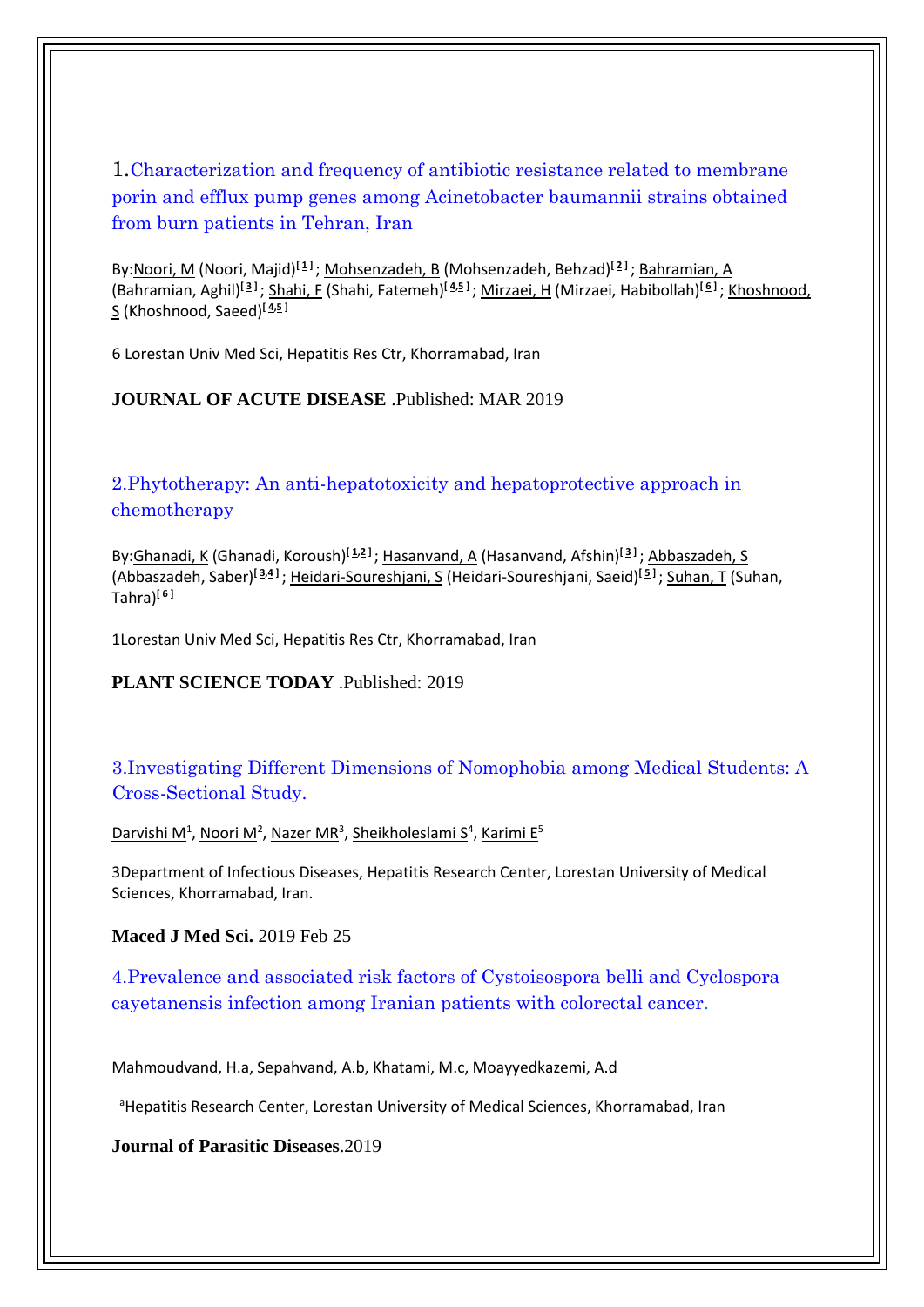5.Prevalence of Hepatitis C Virus in Tuberculosis Patients: A Systematic Review and Meta-Analysis

Meysam Behzadifar1\*, Sanaz Heydarvand2, Masoud Behzadifar3, Nicola Luigi Bragazzi4

1Hepatitis Research Center, Lorestan University of Medical Sciences, Khorramabad, Iran

**Ethiop J Health Sci. Published**: January 1, 2019

6.Evaluation of *FTO* rs9939609 and *MC4R* rs17782313 Polymorphisms as Prognostic Biomarkers of Obesity: A Population-based Cross-sectional Study

[Mina Mozafarizadeh,](https://www.ncbi.nlm.nih.gov/pubmed/?term=Mozafarizadeh%20M%5BAuthor%5D&cauthor=true&cauthor_uid=30671185)<sup>1</sup> [Mohsen Mohammadi,](https://www.ncbi.nlm.nih.gov/pubmed/?term=Mohammadi%20M%5BAuthor%5D&cauthor=true&cauthor_uid=30671185)<sup>2</sup> [Soha Sadeghi,](https://www.ncbi.nlm.nih.gov/pubmed/?term=Sadeghi%20S%5BAuthor%5D&cauthor=true&cauthor_uid=30671185)<sup>1</sup> [Morteza Hadizadeh,](https://www.ncbi.nlm.nih.gov/pubmed/?term=Hadizadeh%20M%5BAuthor%5D&cauthor=true&cauthor_uid=30671185)<sup>3</sup> Tayebe [Talebzade,](https://www.ncbi.nlm.nih.gov/pubmed/?term=Talebzade%20T%5BAuthor%5D&cauthor=true&cauthor_uid=30671185)<sup>4</sup> and <u>Massoud Houshmand<sup>5,\*</sup></u>

2 Hepatitis Research Center and Department of Pharmaceutical Biotechnology, Faculty of Pharmacy, Lorestan University of Medical Sciences, Khorramabad, Iran

**Oman Medical Journal** 2019,

7 . .Association between miRNA-146a rs2910164 (G/C) polymorphism with the susceptibility to chronic HBV infection and spontaneous viral clearance in an Iranian population.

Khanizadeh S<sup>1[,](https://www.ncbi.nlm.nih.gov/pubmed/?term=Khanizadeh%20S%5BAuthor%5D&cauthor=true&cauthor_uid=30624803)2</sup>, Hasanvand B<sup>1</sup>, Nikoo HR<sup>3</sup>, Anbari K<sup>4</sup>, Adhikary H<sup>5</sup>, Shirkhani S<sup>2</sup>, [Lashgarian HE](https://www.ncbi.nlm.nih.gov/pubmed/?term=Lashgarian%20HE%5BAuthor%5D&cauthor=true&cauthor_uid=30624803)<sup>1,6</sup>

1 Hepatitis Research Center, Lorestan University of Medical Sciences, Khorramabad, Iran.

**J Med Virol**.. 2019 Jan 9.

### Articles 2018

#### **8.Antiparasitic properties of curcumin: A review**

**Kourosh Cheraghipour1, Abdolrazagh Marzban1, Behrouz Ezatpour1,\*, Sayyad Khanizadeh2 and Javad Koshk**

**2** Hepatitis Research Center, Lorestan University of Medical Sciences, Khorramabad, Iran

**AIMS Agriculture and Food, Published**: 25 December 2018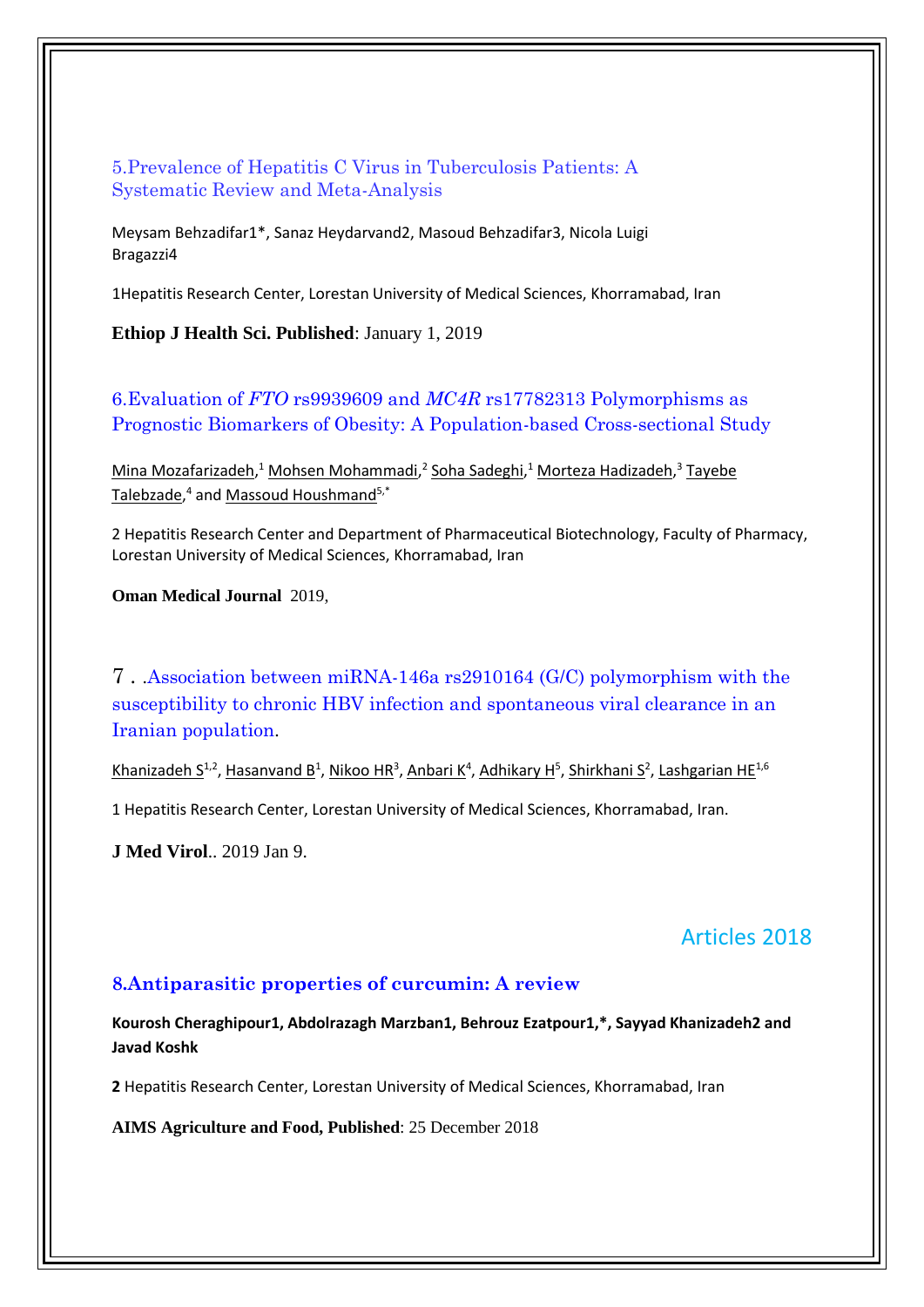9.Evaluation of antimicrobial activity of synthesised silver nanoparticles using Thymus kotschyanus aqueous extract

By[:Gholami, M](http://apps.webofknowledge.com/DaisyOneClickSearch.do?product=WOS&search_mode=DaisyOneClickSearch&colName=WOS&SID=F2Mwo6lu8ShzzqcWotm&author_name=Gholami,%20M&dais_id=1580615&excludeEventConfig=ExcludeIfFromFullRecPage) (Gholami, Maryam)**[\[ 1](javascript:sup_focus() ]** ; [Shahzamani, K](http://apps.webofknowledge.com/DaisyOneClickSearch.do?product=WOS&search_mode=DaisyOneClickSearch&colName=WOS&SID=F2Mwo6lu8ShzzqcWotm&author_name=Shahzamani,%20K&dais_id=3675427&excludeEventConfig=ExcludeIfFromFullRecPage) (Shahzamani, Kiana)**[\[ 1](javascript:sup_focus() ]** ; [Marzban, A](http://apps.webofknowledge.com/DaisyOneClickSearch.do?product=WOS&search_mode=DaisyOneClickSearch&colName=WOS&SID=F2Mwo6lu8ShzzqcWotm&author_name=Marzban,%20A&dais_id=4371152&excludeEventConfig=ExcludeIfFromFullRecPage) (Marzban, Abdolrazagh)**[\[ 1](javascript:sup_focus() ]** ; [Lashgarian, HE](http://apps.webofknowledge.com/DaisyOneClickSearch.do?product=WOS&search_mode=DaisyOneClickSearch&colName=WOS&SID=F2Mwo6lu8ShzzqcWotm&author_name=Lashgarian,%20HE&dais_id=7933003&excludeEventConfig=ExcludeIfFromFullRecPage) (Lashgarian, Hamed Esmaeil)**[\[ 2](javascript:sup_focus() ]** 

[ 2 ] Lorestan Univ Med Sci, Hepatitis Res Ctr, Khorramabad, Iran

**IET NANOBIOTECHNOLOGY DOI:** Published:DEC 2018

10.Zinc Level in Non-Cirrhotic Chronic Liver Disease and Cirrhosis: A Brief Report

By: Ghanadi, K (Ghanadi, Koroush)<sup>[1,2</sup><sup>1</sup>; Khosravi, A (Khosravi, Asghar)<sup>[1,21</sup>; [Hasanvand, A](http://apps.webofknowledge.com/OneClickSearch.do?product=WOS&search_mode=OneClickSearch&excludeEventConfig=ExcludeIfFromFullRecPage&colName=WOS&SID=F6pQ2LZ9tjBhTmzgAkR&field=AU&value=Hasanvand,%20A) (Hasanvand, **[\[ 3](javascript:sup_focus() ]** Afshin)

[1] Lorestan Univ Med Sci, Hepatitis Res Ctr, Khorramabad, Iran

#### **CRESCENT JOURNAL OF MEDICAL AND BIOLOGICAL SCIENCES.** OCT 2018

11.KIRs gene content diversity in Iranians with urothelial bladder cancer

By:Jamali, E (Jamali, Elham)<sup>[2]</sup>; Barani, S (Barani, Shaghik)<sup>[1]</sup>[; Yousefinejad, F](http://apps.webofknowledge.com/DaisyOneClickSearch.do?product=WOS&search_mode=DaisyOneClickSearch&colName=WOS&SID=F6pQ2LZ9tjBhTmzgAkR&author_name=Yousefinejad,%20F&dais_id=27984508&excludeEventConfig=ExcludeIfFromFullRecPage) (Yousefinejad, [; Ghaderi, A](http://apps.webofknowledge.com/DaisyOneClickSearch.do?product=WOS&search_mode=DaisyOneClickSearch&colName=WOS&SID=F6pQ2LZ9tjBhTmzgAkR&author_name=Ghaderi,%20A&dais_id=54084&excludeEventConfig=ExcludeIfFromFullRecPage) (Ghaderi, **[\[ 4](javascript:sup_focus() ]** ; [Talei, GR](http://apps.webofknowledge.com/DaisyOneClickSearch.do?product=WOS&search_mode=DaisyOneClickSearch&colName=WOS&SID=F6pQ2LZ9tjBhTmzgAkR&author_name=Talei,%20GR&dais_id=28010263&excludeEventConfig=ExcludeIfFromFullRecPage) (Talei, Ghoalm Reza) **[\[ 3](javascript:sup_focus() ]** ; [Ariafar, A](http://apps.webofknowledge.com/DaisyOneClickSearch.do?product=WOS&search_mode=DaisyOneClickSearch&colName=WOS&SID=F6pQ2LZ9tjBhTmzgAkR&author_name=Ariafar,%20A&dais_id=2152831&excludeEventConfig=ExcludeIfFromFullRecPage) (Ariafar, Ali) **[\[ 2](javascript:sup_focus() ]** Fahimeh) **[\[ 1](javascript:sup_focus()[,2](javascript:sup_focus() ]** Abbas)

[4] Lorestan Univ Med Sci, Hepatitis Res Ctr, Khorramabad, Iran

**MOLECULAR BIOLOGY REPORTS** -Published:OCT 2018

### 12.Silibinin Upregulates E-Cadherin Expression in MKN-45 Human Gastric Cancer Cells

[Faghihloo, E](http://apps.webofknowledge.com/DaisyOneClickSearch.do?product=WOS&search_mode=DaisyOneClickSearch&colName=WOS&SID=F6pQ2LZ9tjBhTmzgAkR&author_name=Faghihloo,%20E&dais_id=1998073&excludeEventConfig=ExcludeIfFromFullRecPage) (Faghihloo, Ebrahim)**[\[ 1](javascript:sup_focus() ]** ; [Mirzaei, H](http://apps.webofknowledge.com/DaisyOneClickSearch.do?product=WOS&search_mode=DaisyOneClickSearch&colName=WOS&SID=F6pQ2LZ9tjBhTmzgAkR&author_name=Mirzaei,%20H&dais_id=2024441&excludeEventConfig=ExcludeIfFromFullRecPage) (Mirzaei, Habibollah)**[\[ 2,](javascript:sup_focus()[3](javascript:sup_focus() ]** ; [Akbari, A](http://apps.webofknowledge.com/DaisyOneClickSearch.do?product=WOS&search_mode=DaisyOneClickSearch&colName=WOS&SID=F6pQ2LZ9tjBhTmzgAkR&author_name=Akbari,%20A&dais_id=1363581&excludeEventConfig=ExcludeIfFromFullRecPage) (Akbari, Abolfazl)**[\[ 4](javascript:sup_focus() ]** [; Goudarzi, H](http://apps.webofknowledge.com/DaisyOneClickSearch.do?product=WOS&search_mode=DaisyOneClickSearch&colName=WOS&SID=F6pQ2LZ9tjBhTmzgAkR&author_name=Goudarzi,%20H&dais_id=340444&excludeEventConfig=ExcludeIfFromFullRecPage) (Goudarzi, Hossein)**[\[ 1](javascript:sup_focus() ]**

[2] Lorestan Univ Med Sci, Hepatitis Res Ctr, Khorramabad, Iran

**RESEARCH JOURNAL OF PHARMACOGNOSY** .Published:SPR 2018

13.Comparing Complications of Open and Laparoscopic Cholecystectomy in Patients with Acute Cholecystitis in Western Iran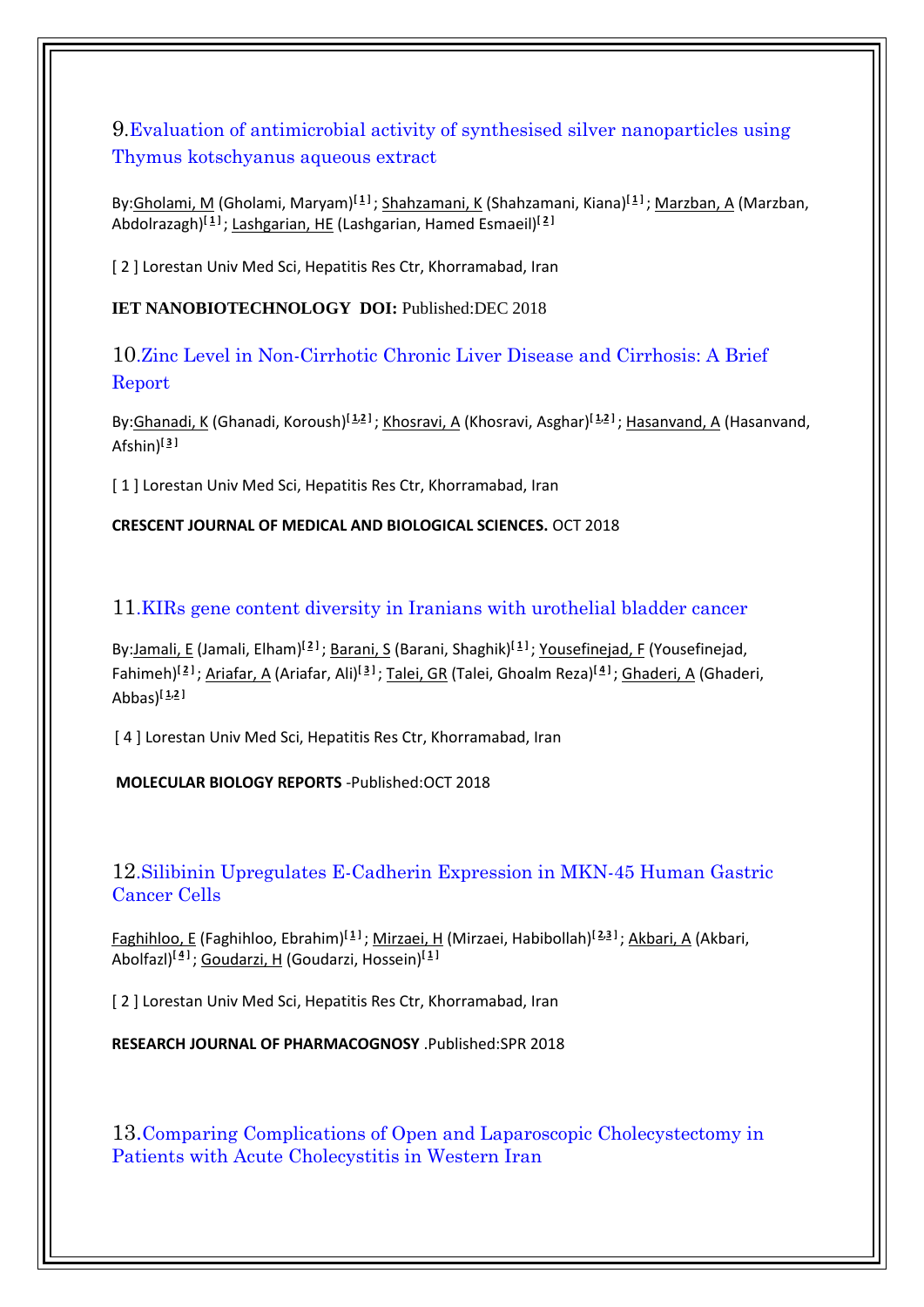[Rouientan, A](http://apps.webofknowledge.com/DaisyOneClickSearch.do?product=WOS&search_mode=DaisyOneClickSearch&colName=WOS&SID=F6pQ2LZ9tjBhTmzgAkR&author_name=Rouientan,%20A&dais_id=27876982&excludeEventConfig=ExcludeIfFromFullRecPage&cacheurlFromRightClick=no) (Rouientan, Abdolreza) **[\[ 1](javascript:sup_focus() ]** [; Nadri, S](http://apps.webofknowledge.com/DaisyOneClickSearch.do?product=WOS&search_mode=DaisyOneClickSearch&colName=WOS&SID=F6pQ2LZ9tjBhTmzgAkR&author_name=Nadri,%20S&dais_id=4901221&excludeEventConfig=ExcludeIfFromFullRecPage) (Nadri, Sedigheh)**[\[ 2](javascript:sup_focus() ]** [; Niazi, M](http://apps.webofknowledge.com/DaisyOneClickSearch.do?product=WOS&search_mode=DaisyOneClickSearch&colName=WOS&SID=F6pQ2LZ9tjBhTmzgAkR&author_name=Niazi,%20M&dais_id=27873563&excludeEventConfig=ExcludeIfFromFullRecPage) (Niazi, Massumeh)**[\[ 3](javascript:sup_focus() ]**  ; [Mahmoudvand, H](http://apps.webofknowledge.com/DaisyOneClickSearch.do?product=WOS&search_mode=DaisyOneClickSearch&colName=WOS&SID=F6pQ2LZ9tjBhTmzgAkR&author_name=Mahmoudvand,%20H&dais_id=4208373&excludeEventConfig=ExcludeIfFromFullRecPage) (Mahmoudvand, Hormoz)**[\[ 4](javascript:sup_focus()**

[4] Lorestan Univ Med Sci, Hepatitis Res Ctr, Khorramabad, Iran

**ENTOMOLOGY AND APPLIED SCIENCE LETTERS** .Published:2018

14[.Interaction of viral oncogenic proteins with the Wnt signaling pathway.](https://www.ncbi.nlm.nih.gov/pubmed/30140402)

. [Khanizadeh S](https://www.ncbi.nlm.nih.gov/pubmed/?term=Khanizadeh%20S%5BAuthor%5D&cauthor=true&cauthor_uid=30140402)<sup>1,2</sup>, [Hasanvand B](https://www.ncbi.nlm.nih.gov/pubmed/?term=Hasanvand%20B%5BAuthor%5D&cauthor=true&cauthor_uid=30140402)<sup>1</sup>, [Esmaeil Lashgarian H](https://www.ncbi.nlm.nih.gov/pubmed/?term=Esmaeil%20Lashgarian%20H%5BAuthor%5D&cauthor=true&cauthor_uid=30140402)<sup>1</sup>, [Almasian M](https://www.ncbi.nlm.nih.gov/pubmed/?term=Almasian%20M%5BAuthor%5D&cauthor=true&cauthor_uid=30140402)<sup>3</sup>, [Goudarzi G](https://www.ncbi.nlm.nih.gov/pubmed/?term=Goudarzi%20G%5BAuthor%5D&cauthor=true&cauthor_uid=30140402)<sup>4</sup>

1 Hepatitis Research Center, Lorestan University of Medical Sciences, Khorramabad, Iran.

**Iran J Basic Med Sci**. 2018 Jul;21(7):651-659. doi: 10.22038/IJBMS.2018.28903.6982. Review.

15. [Clofazimine: A useful antibiotic for drug-resistant tuberculosis.](https://www.ncbi.nlm.nih.gov/pubmed/30021373)

[Mirnejad R](https://www.ncbi.nlm.nih.gov/pubmed/?term=Mirnejad%20R%5BAuthor%5D&cauthor=true&cauthor_uid=30021373)<sup>1</sup>, [Asadi A](https://www.ncbi.nlm.nih.gov/pubmed/?term=Asadi%20A%5BAuthor%5D&cauthor=true&cauthor_uid=30021373)<sup>2</sup>, [Khoshnood S](https://www.ncbi.nlm.nih.gov/pubmed/?term=Khoshnood%20S%5BAuthor%5D&cauthor=true&cauthor_uid=30021373)<sup>3</sup>, [Mirzaei H](https://www.ncbi.nlm.nih.gov/pubmed/?term=Mirzaei%20H%5BAuthor%5D&cauthor=true&cauthor_uid=30021373)<sup>4</sup>, [Heidary M](https://www.ncbi.nlm.nih.gov/pubmed/?term=Heidary%20M%5BAuthor%5D&cauthor=true&cauthor_uid=30021373)<sup>2</sup>, [Fattorini L](https://www.ncbi.nlm.nih.gov/pubmed/?term=Fattorini%20L%5BAuthor%5D&cauthor=true&cauthor_uid=30021373)<sup>5</sup>, [Ghodousi A](https://www.ncbi.nlm.nih.gov/pubmed/?term=Ghodousi%20A%5BAuthor%5D&cauthor=true&cauthor_uid=30021373)<sup>6</sup>, [Darban-](https://www.ncbi.nlm.nih.gov/pubmed/?term=Darban-Sarokhalil%20D%5BAuthor%5D&cauthor=true&cauthor_uid=30021373)[Sarokhalil D](https://www.ncbi.nlm.nih.gov/pubmed/?term=Darban-Sarokhalil%20D%5BAuthor%5D&cauthor=true&cauthor_uid=30021373)<sup>2</sup>.

4 Department of Virology, School of Medicine, Ahvaz Jundishapur University of Medical Sciences, Ahvaz, Iran; Hepatitis Research Center, Lorestan University of Medical Sciences, Khorramabad, IR, Iran.

**Biomed Pharmacother**. 2018 Sep;105:1353-1359. doi: 10.1016/j.biopha.2018.06.023. Epub 2018 Jun 29. Review.

16. [Effective Factors on the Rate of Growth Failure in Children below Two Years](https://www.ncbi.nlm.nih.gov/pubmed/29845031)  [of Age: A Recurrent Events Model.](https://www.ncbi.nlm.nih.gov/pubmed/29845031)

[Ebrahimzadeh F](https://www.ncbi.nlm.nih.gov/pubmed/?term=Ebrahimzadeh%20F%5BAuthor%5D&cauthor=true&cauthor_uid=29845031)<sup>1</sup>, [Hajizadeh E](https://www.ncbi.nlm.nih.gov/pubmed/?term=Hajizadeh%20E%5BAuthor%5D&cauthor=true&cauthor_uid=29845031)<sup>1</sup>, [Baghestani AR](https://www.ncbi.nlm.nih.gov/pubmed/?term=Baghestani%20AR%5BAuthor%5D&cauthor=true&cauthor_uid=29845031)<sup>2</sup>, [Nazer MR](https://www.ncbi.nlm.nih.gov/pubmed/?term=Nazer%20MR%5BAuthor%5D&cauthor=true&cauthor_uid=29845031)<sup>3</sup>.

3 Dept. of Infectious Diseases, Hepatitis Research Center, Lorestan University of Medical Sciences, Khorramabad, Iran.

**Iran** J Public Health. 2018 Mar;47(3):418-426.

17.[Evaluation and Phylogenetic Analysis of Regular Rabies Virus Vaccine](https://www.ncbi.nlm.nih.gov/pubmed/29688735)  [Strains.](https://www.ncbi.nlm.nih.gov/pubmed/29688735)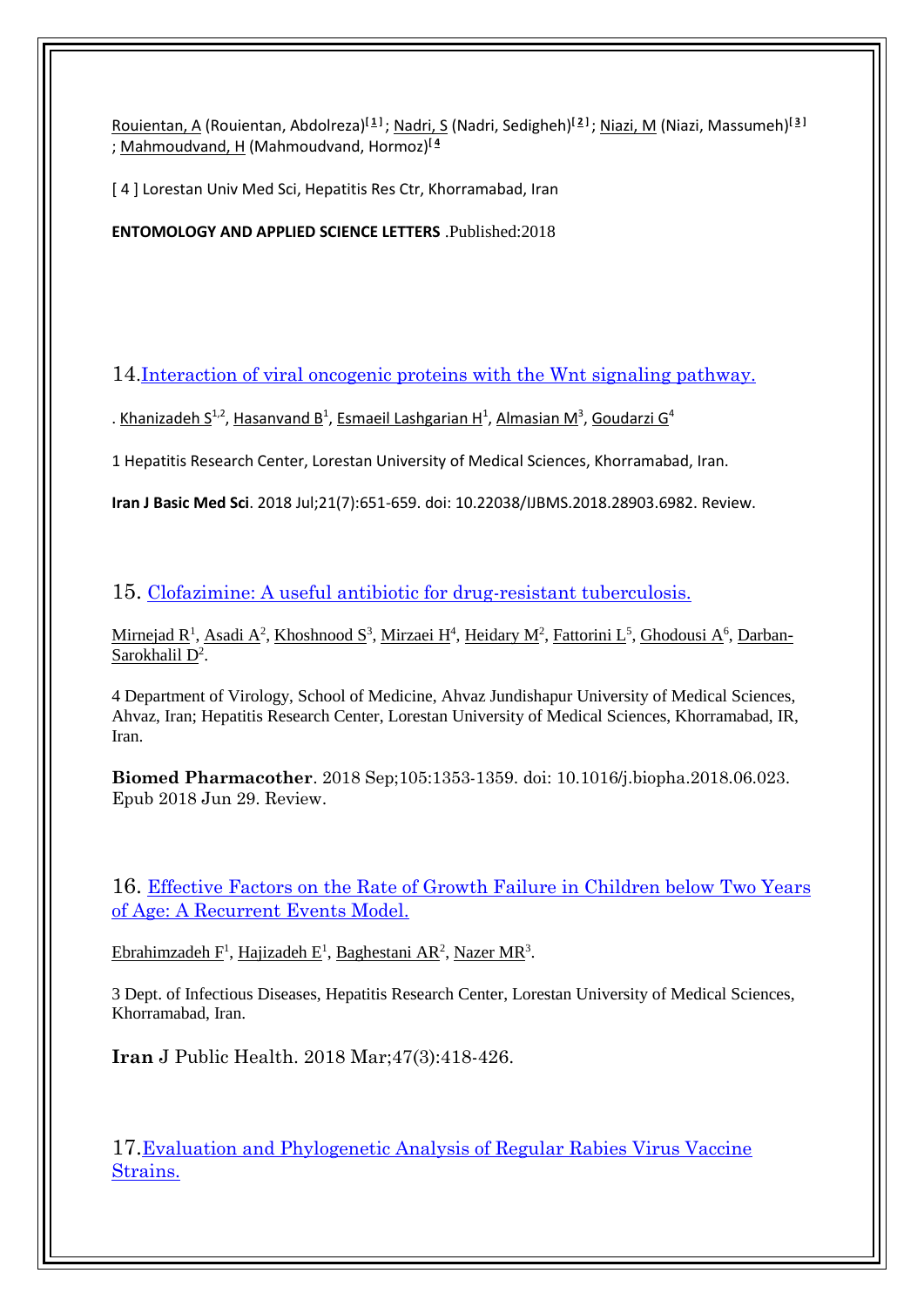[Ajorloo M](https://www.ncbi.nlm.nih.gov/pubmed/?term=Ajorloo%20M%5BAuthor%5D&cauthor=true&cauthor_uid=29688735)<sup>1,2</sup>[, Mirzaei H](https://www.ncbi.nlm.nih.gov/pubmed/?term=Mirzaei%20H%5BAuthor%5D&cauthor=true&cauthor_uid=29688735)<sup>1,3</sup>, [Sadeghi Y](https://www.ncbi.nlm.nih.gov/pubmed/?term=Sadeghi%20Y%5BAuthor%5D&cauthor=true&cauthor_uid=29688735)<sup>4</sup>, [Tarban N](https://www.ncbi.nlm.nih.gov/pubmed/?term=Tarban%20N%5BAuthor%5D&cauthor=true&cauthor_uid=29688735)<sup>5</sup>, [Soltani S](https://www.ncbi.nlm.nih.gov/pubmed/?term=Soltani%20S%5BAuthor%5D&cauthor=true&cauthor_uid=29688735)<sup>4</sup>, [Mohammadi FS](https://www.ncbi.nlm.nih.gov/pubmed/?term=Mohammadi%20FS%5BAuthor%5D&cauthor=true&cauthor_uid=29688735)<sup>6</sup>[, Davarinejad P](https://www.ncbi.nlm.nih.gov/pubmed/?term=Davarinejad%20P%5BAuthor%5D&cauthor=true&cauthor_uid=29688735)<sup>7</sup>, Amiri [Roudy M](https://www.ncbi.nlm.nih.gov/pubmed/?term=Amiri%20Roudy%20M%5BAuthor%5D&cauthor=true&cauthor_uid=29688735)<sup>8</sup>, [Jahantigh HR](https://www.ncbi.nlm.nih.gov/pubmed/?term=Jahantigh%20HR%5BAuthor%5D&cauthor=true&cauthor_uid=29688735)<sup>6</sup>, [Abouhamzeh K](https://www.ncbi.nlm.nih.gov/pubmed/?term=Abouhamzeh%20K%5BAuthor%5D&cauthor=true&cauthor_uid=29688735)<sup>9</sup>, [Mohammadhosayni M](https://www.ncbi.nlm.nih.gov/pubmed/?term=Mohammadhosayni%20M%5BAuthor%5D&cauthor=true&cauthor_uid=29688735)<sup>10</sup>[, Razavi Nikoo H](https://www.ncbi.nlm.nih.gov/pubmed/?term=Razavi%20Nikoo%20H%5BAuthor%5D&cauthor=true&cauthor_uid=29688735)<sup>11,12</sup>, Alamdary <u>[A](https://www.ncbi.nlm.nih.gov/pubmed/?term=Alamdary%20A%5BAuthor%5D&cauthor=true&cauthor_uid=29688735)</u><sup>13</sup>, <u>Norouzi M<sup>8,14</sup>.</u>

1 Hepatitis Research Center, Lorestan University of Medical Sciences, Khorramabad, Iran.

**Arch Iran Med**. 2018 Mar 1;21(3):101-110.

#### 18.Autism and KIR genes of the human genome: A brief meta-analysis(Review)

 Pirzadroozbahani, N.a, Ahmadi, S.A.Y.b, Hekmat, H.c, Roozbahani, G.A.d, Shahsavar, F.e

<sup>e</sup>Department of Immunology, Hepatitis Research Center, Lorestan University of Medical Sciences, Khorramabad, Iran

**[Egyptian Journal of Medical Human Genetics](https://www.scopus.com/sourceid/19700175117?origin=recordpage)**Open AccessVolume 19, Issue 3, July 2018, Pages 159-164

19.Anti-trichomonas vaginalis activities and apoptotic effects of some iranian medicinal plants(Article)

 Mahmoudvand, H.a, Badparva, E.bEmail Author, Baharvand, Z.c, Salehi Lalehmarzi, H.d

<sup>b</sup>Hepatitis Research Center, Lorestan University of Medical Sciences, Khorramabad, Iran

**[Tropical Biomedicine](https://www.scopus.com/sourceid/4700153108?origin=recordpage)**Volume 35, Issue 2, June 2018, Pages 347-353

20. A decline in anti-core+1 antibody titer occurs in successful treatment of patients infected with hepatitis C virus(Article)

 Hashempoor, T.a,b, Alborzi, A.M.c, Moayedi, J.a,d, Ajorloo, M.e, Bamdad, T.f, Sharifi, A.H.b, Lavergne, J.P.g, Haj-Sheykholeslami, A.b, Merat, S.b

<sup>e</sup>Hepatitis Research Center, Lorestan University of Medical Sciences, Khorramabad, Iran

**[Jundishapur Journal of Microbiology](https://www.scopus.com/sourceid/19700175150?origin=recordpage)**Open AccessVolume 11, Issue 2, February 2018, Article number e58294, 8p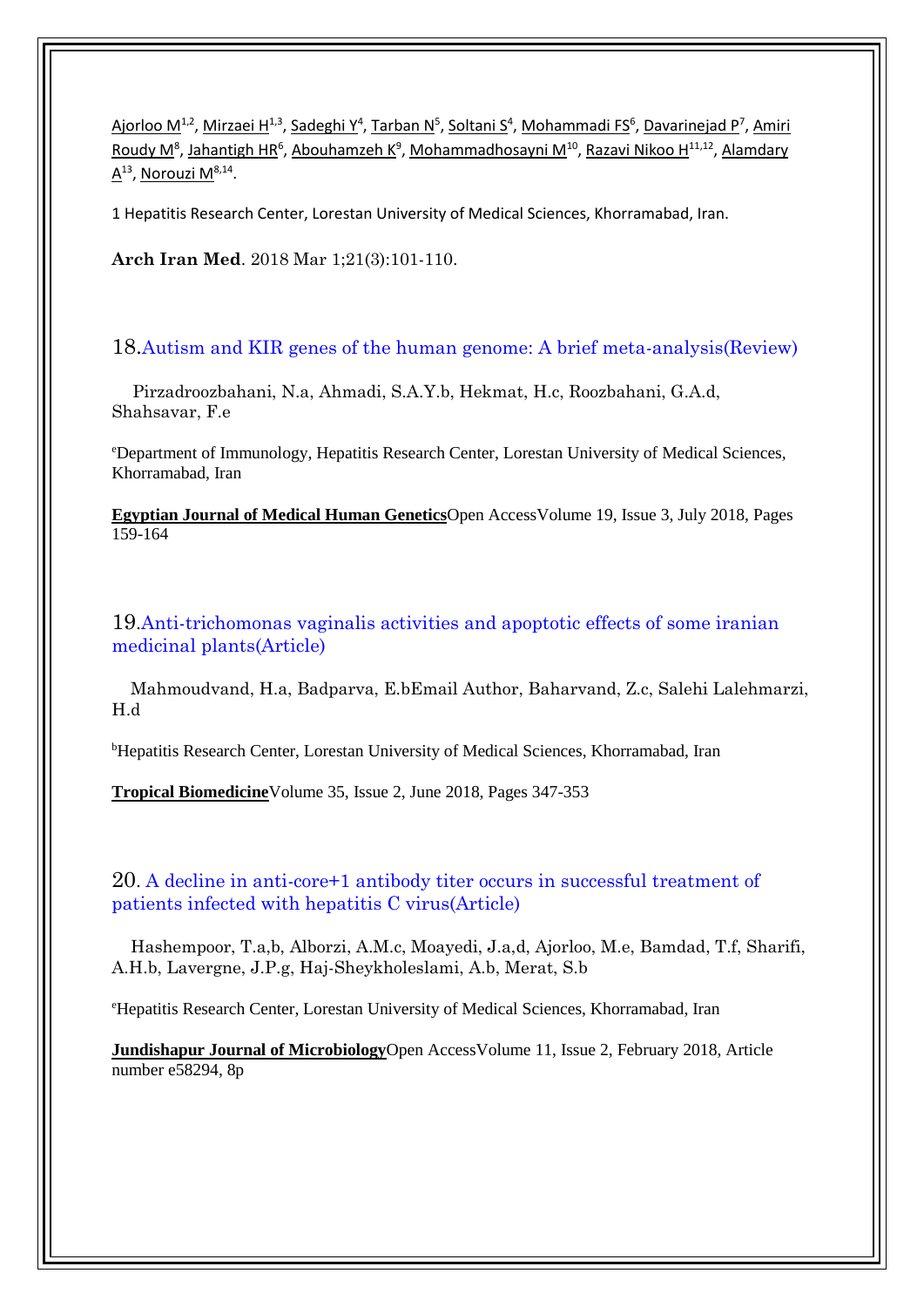#### 21. Prevalence rate of hepatitis B virus in pregnancy: Implications from a systematic review and meta-analysis of studies published from 2000 to 2016(Review)

 Behzadifar, M.a, Bragazzi, N.L.b, Movagharnia, R.c, Sajadi, H.S.d, Ghelichi, S.H.e, Salemi, M.f, Sohrabi, R.g, Mohammadibakhsh, R.h, Mirghaed, M.T.h, Behzadifar, M.i, Ghashghaee, A.j, Kooti, W.k, Martini, M.l, Darvishnia, M.m, Saran, M.i, Alavian, S.M.n

<sup>a</sup>Hepatitis Research Center, Lorestan University of Medical Sciences, Khorramabad, Iran

**[Hepatitis Monthly](https://www.scopus.com/sourceid/11700154615?origin=recordpage)**Open AccessVolume 18, Issue 1, 15 January 2018, Article number e14574

22. Prevalence and risk factors of intestinal protozoan infections in children (2– 15 yr old) from Lorestan Province, western Iran(Article)

 Mahmoudvand, H.a, Taee, N.b,cEmail Author, Faraji Goodarzi, M.c, Ebrahimzadeh, F.d View Correspondence (jump link)

 aHepatitis Research Center, Lorestan University of Medical Sciences, Khorramabad, Iran

**[Tropical Biomedicine](https://www.scopus.com/sourceid/4700153108?origin=recordpage)** Volume 35, Issue 1, 2018, Pages 259-266

23. [Viruses as key modulators of the TGF-](https://www.ncbi.nlm.nih.gov/pubmed/29345394) $\beta$  pathway; a double-edged sword [involved in cancer.](https://www.ncbi.nlm.nih.gov/pubmed/29345394)

<u>[Mirzaei H](https://www.ncbi.nlm.nih.gov/pubmed/?term=Mirzaei%20H%5BAuthor%5D&cauthor=true&cauthor_uid=29345394)<sup>1,2</sup>, [Faghihloo E](https://www.ncbi.nlm.nih.gov/pubmed/?term=Faghihloo%20E%5BAuthor%5D&cauthor=true&cauthor_uid=29345394)</u><sup>3</sup>.

2 Hepatitis Research Center, Lorestan University of Medical Sciences, Khorramabad, IR, Iran.

**Rev Med Virol.** 2018 Mar;28(2). doi: 10.1002/rmv.1967. Epub 2018 Jan 18. Review.

24.Seroprevalence and Risk Factors of Cystic Echinococcosis among Children in Lorestan Province, Western Iran

By: Mahmoudvand, H (Mahmoudvand, Hossein)<sup>[1]</sup>; Taee, N (Taee, Nadereh)<sup>[2,3</sup><sup>]</sup>[; Kheirandish, F](http://apps.webofknowledge.com/DaisyOneClickSearch.do?product=WOS&search_mode=DaisyOneClickSearch&colName=WOS&SID=F2Mwo6lu8ShzzqcWotm&author_name=Kheirandish,%20F&dais_id=1100080&excludeEventConfig=ExcludeIfFromFullRecPage) (Kheirandish, Farnaz)<sup>[1]</sup>; Nadri, S (Nadri, Sedigheh)<sup>[2]</sup>; Goudarzi, MF (Goudarzi, Mojgan Faraji)<sup>[3]</sup>; [Shahkarami, S](http://apps.webofknowledge.com/DaisyOneClickSearch.do?product=WOS&search_mode=DaisyOneClickSearch&colName=WOS&SID=F2Mwo6lu8ShzzqcWotm&author_name=Shahkarami,%20S&dais_id=29197312&excludeEventConfig=ExcludeIfFromFullRecPage) **[\[ 4](javascript:sup_focus() ]** (Shahkarami, Somayeh)

[ 2 ] Lorestan Univ Med Sci, Hepatitis Res Ctr, Khorramabad, Iran

#### **JOURNAL OF RESEARCH IN MEDICAL AND DENTAL SCIENCE Published:2018**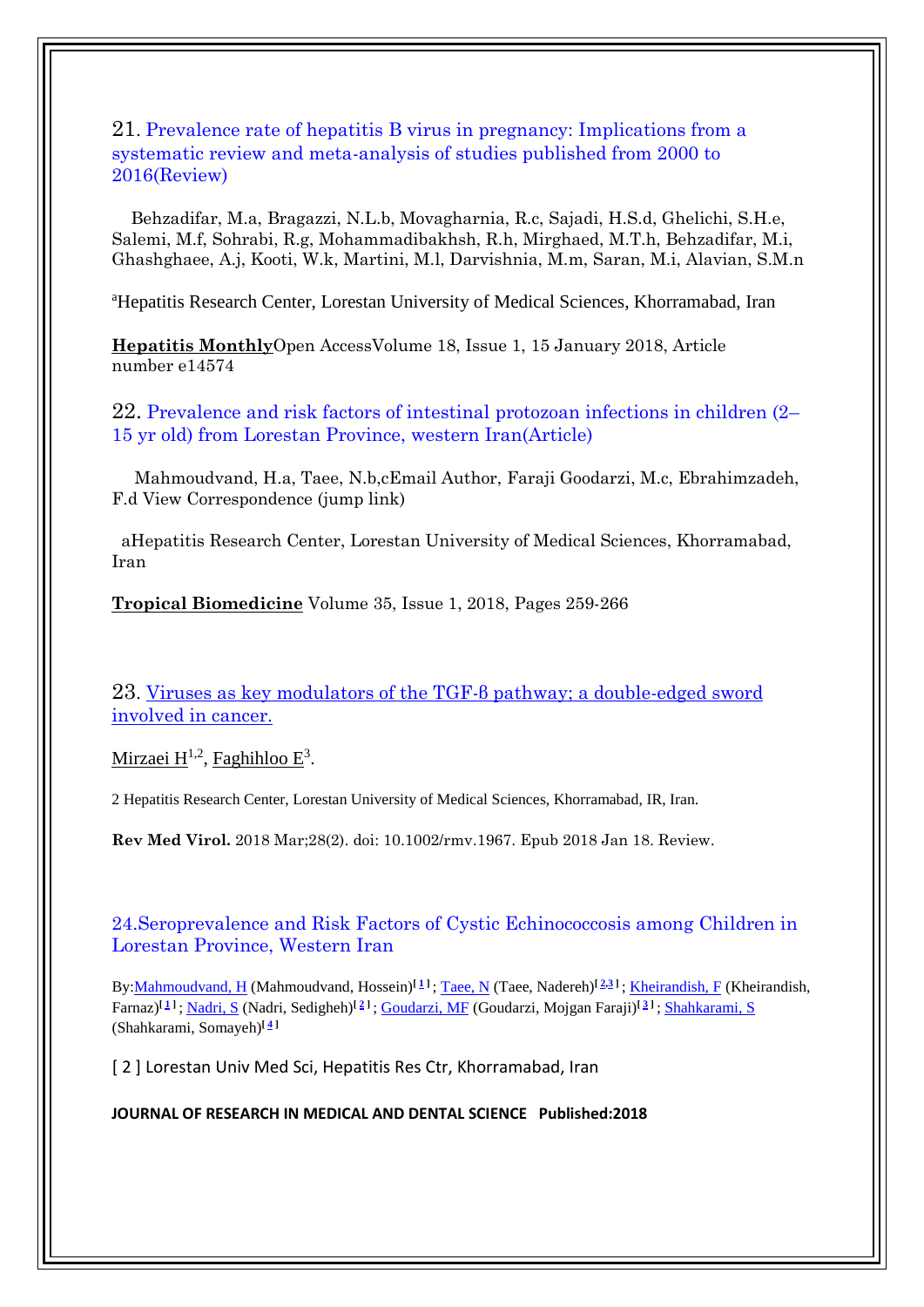# Articles 2017

### 25.Efficacy of Hepatitis B Virus Vaccination on Iranian Patients with Hemophilia and Thalassemia

[Sabooteh, T](http://apps.webofknowledge.com/OneClickSearch.do?product=WOS&search_mode=OneClickSearch&excludeEventConfig=ExcludeIfFromFullRecPage&colName=WOS&SID=F6pQ2LZ9tjBhTmzgAkR&field=AU&value=Sabooteh,%20T) (Sabooteh, Toomaj)**[\[ 1](javascript:sup_focus() ]** [; Shahsavar, F](http://apps.webofknowledge.com/OneClickSearch.do?product=WOS&search_mode=OneClickSearch&excludeEventConfig=ExcludeIfFromFullRecPage&colName=WOS&SID=F6pQ2LZ9tjBhTmzgAkR&field=AU&value=Shahsavar,%20F) (Shahsavar, Farhad)**[\[ 2](javascript:sup_focus()[,3](javascript:sup_focus() ]** ; [Rezaee-Zavareh,](http://apps.webofknowledge.com/OneClickSearch.do?product=WOS&search_mode=OneClickSearch&excludeEventConfig=ExcludeIfFromFullRecPage&colName=WOS&SID=F6pQ2LZ9tjBhTmzgAkR&field=AU&value=Rezaee-Zavareh,%20MS)  [MS](http://apps.webofknowledge.com/OneClickSearch.do?product=WOS&search_mode=OneClickSearch&excludeEventConfig=ExcludeIfFromFullRecPage&colName=WOS&SID=F6pQ2LZ9tjBhTmzgAkR&field=AU&value=Rezaee-Zavareh,%20MS) (Rezaee-Zavareh, Mohammad Saeid)**[\[ 1,](javascript:sup_focus()[4,](javascript:sup_focus()[5](javascript:sup_focus() ]** ; [Alavian, SM](http://apps.webofknowledge.com/OneClickSearch.do?product=WOS&search_mode=OneClickSearch&excludeEventConfig=ExcludeIfFromFullRecPage&colName=WOS&SID=F6pQ2LZ9tjBhTmzgAkR&field=AU&value=Alavian,%20SM) (Alavian, Seyed Moayed)**[\[ 1](javascript:sup_focus()[,4](javascript:sup_focus()[,5](javascript:sup_focus() ]** 

[ 2 ] Lorestan Univ Med Sci, Hepatitis Res Ctr, Khorramabad, Iran

**INTERNATIONAL JOURNAL OF ADVANCED BIOTECHNOLOGY AND RESEARCH** Published:2017

# 26.PHYLOGENY STUDY OF SOME VACCINAL STRAINS OF RABIES VIRUS AND COMPARING THEIR ANTIGENIC GLYCOPROTEIN SPECIFICITY WITH THE WILD TYPE

By[:Ajorloo, M](http://apps.webofknowledge.com/DaisyOneClickSearch.do?product=WOS&search_mode=DaisyOneClickSearch&colName=WOS&SID=F6pQ2LZ9tjBhTmzgAkR&author_name=Ajorloo,%20M&dais_id=4745815&excludeEventConfig=ExcludeIfFromFullRecPage) (Ajorloo, Mehdi)**[\[ 1,](javascript:sup_focus()[2](javascript:sup_focus() ]** ; [Moradi, M](http://apps.webofknowledge.com/DaisyOneClickSearch.do?product=WOS&search_mode=DaisyOneClickSearch&colName=WOS&SID=F6pQ2LZ9tjBhTmzgAkR&author_name=Moradi,%20M&dais_id=13260620&excludeEventConfig=ExcludeIfFromFullRecPage) (Moradi, Masomeh)**[ [3](javascript:sup_focus() ]** ; [Zarif, BR](http://apps.webofknowledge.com/DaisyOneClickSearch.do?product=WOS&search_mode=DaisyOneClickSearch&colName=WOS&SID=F6pQ2LZ9tjBhTmzgAkR&author_name=Zarif,%20BR&dais_id=6494542&excludeEventConfig=ExcludeIfFromFullRecPage) (Zarif, Bahareh Rahimian)**[\[ 4](javascript:sup_focus() ]** ; [Alamdary, A](http://apps.webofknowledge.com/DaisyOneClickSearch.do?product=WOS&search_mode=DaisyOneClickSearch&colName=WOS&SID=F6pQ2LZ9tjBhTmzgAkR&author_name=Alamdary,%20A&dais_id=11273714&excludeEventConfig=ExcludeIfFromFullRecPage) (Alamdary, Ashkan)**[\[ 5](javascript:sup_focus() ]** ; [Gholami, A](http://apps.webofknowledge.com/DaisyOneClickSearch.do?product=WOS&search_mode=DaisyOneClickSearch&colName=WOS&SID=F6pQ2LZ9tjBhTmzgAkR&author_name=Gholami,%20A&dais_id=2939959&excludeEventConfig=ExcludeIfFromFullRecPage) (Gholami, Alireza<sup> $[\,\,\underline{6}$ ]</sup>

[ 1 ] Lorestan Univ Med Sci, Hepatitis Res Ctr, Khorramabad, Iran

**3RD ICHHPSY - INTERNATIONAL CONFERENCE ON HEALTH AND HEALTH PSYCHOLOGY** .Published:2017

# 27.An Interesting Cause of Generalized Edema; a case report

[Moradniani, M](http://apps.webofknowledge.com/DaisyOneClickSearch.do?product=WOS&search_mode=DaisyOneClickSearch&colName=WOS&SID=F6pQ2LZ9tjBhTmzgAkR&author_name=Moradniani,%20M&dais_id=5204256&excludeEventConfig=ExcludeIfFromFullRecPage) (Moradniani, Mosayeb)**[\[ 1,](javascript:sup_focus()[2](javascript:sup_focus() ]** [; Mirbeik-Sabzevari, Z](http://apps.webofknowledge.com/DaisyOneClickSearch.do?product=WOS&search_mode=DaisyOneClickSearch&colName=WOS&SID=F6pQ2LZ9tjBhTmzgAkR&author_name=Mirbeik-Sabzevari,%20Z&dais_id=7786528&excludeEventConfig=ExcludeIfFromFullRecPage&cacheurlFromRightClick=no) (Mirbeik-Sabzevari, Zohre)**[\[ 3](javascript:sup_focus() ]** ; [Sabooteh, T](http://apps.webofknowledge.com/DaisyOneClickSearch.do?product=WOS&search_mode=DaisyOneClickSearch&colName=WOS&SID=F6pQ2LZ9tjBhTmzgAkR&author_name=Sabooteh,%20T&dais_id=7562075&excludeEventConfig=ExcludeIfFromFullRecPage) (Sabooteh, Toomaj)**[\[ 1](javascript:sup_focus() ]**

[1] Lorestan Univ Med Sci, Hepatitis Res Ctr, Khorramabad, Iran

**INTERNATIONAL JOURNAL OF ADVANCED BIOTECHNOLOGY AND RESEARCH**.Published:2017

# 28.The Prevalence of Intestinal Metaplasia in Dyspeptic Patients

[Azadbakht, S](http://apps.webofknowledge.com/DaisyOneClickSearch.do?product=WOS&search_mode=DaisyOneClickSearch&colName=WOS&SID=F6pQ2LZ9tjBhTmzgAkR&author_name=Azadbakht,%20S&dais_id=6961114&excludeEventConfig=ExcludeIfFromFullRecPage) (Azadbakht, Saleh)**[\[ 1,](javascript:sup_focus()[2](javascript:sup_focus() ]** ; [Moradniani, M](http://apps.webofknowledge.com/DaisyOneClickSearch.do?product=WOS&search_mode=DaisyOneClickSearch&colName=WOS&SID=F6pQ2LZ9tjBhTmzgAkR&author_name=Moradniani,%20M&dais_id=5204256&excludeEventConfig=ExcludeIfFromFullRecPage) (Moradniani, Mosayeb)**[\[ 2](javascript:sup_focus() ]** ; [Sabzevari, Z](http://apps.webofknowledge.com/DaisyOneClickSearch.do?product=WOS&search_mode=DaisyOneClickSearch&colName=WOS&SID=F6pQ2LZ9tjBhTmzgAkR&author_name=Sabzevari,%20Z&dais_id=10047135&excludeEventConfig=ExcludeIfFromFullRecPage) (Sabzevari, ZohreMirbeik)**[\[ 3](javascript:sup_focus() ]** ; [Hassani, M](http://apps.webofknowledge.com/DaisyOneClickSearch.do?product=WOS&search_mode=DaisyOneClickSearch&colName=WOS&SID=F6pQ2LZ9tjBhTmzgAkR&author_name=Hassani,%20M&dais_id=5509979&excludeEventConfig=ExcludeIfFromFullRecPage) (Hassani, Maryam)**[\[ 4](javascript:sup_focus() ]** [; Tarrahi, MJ](http://apps.webofknowledge.com/DaisyOneClickSearch.do?product=WOS&search_mode=DaisyOneClickSearch&colName=WOS&SID=F6pQ2LZ9tjBhTmzgAkR&author_name=Tarrahi,%20MJ&dais_id=1891868&excludeEventConfig=ExcludeIfFromFullRecPage) (Tarrahi, Mohammad Javad)**[\[ 5](javascript:sup_focus() ]**

[1] Lorestan Univ Med Sci, Hepatitis Res Ctr, Khorramabad, Iran

**INTERNATIONAL JOURNAL OF ADVANCED BIOTECHNOLOGY AND RESEARCH** .Published:2017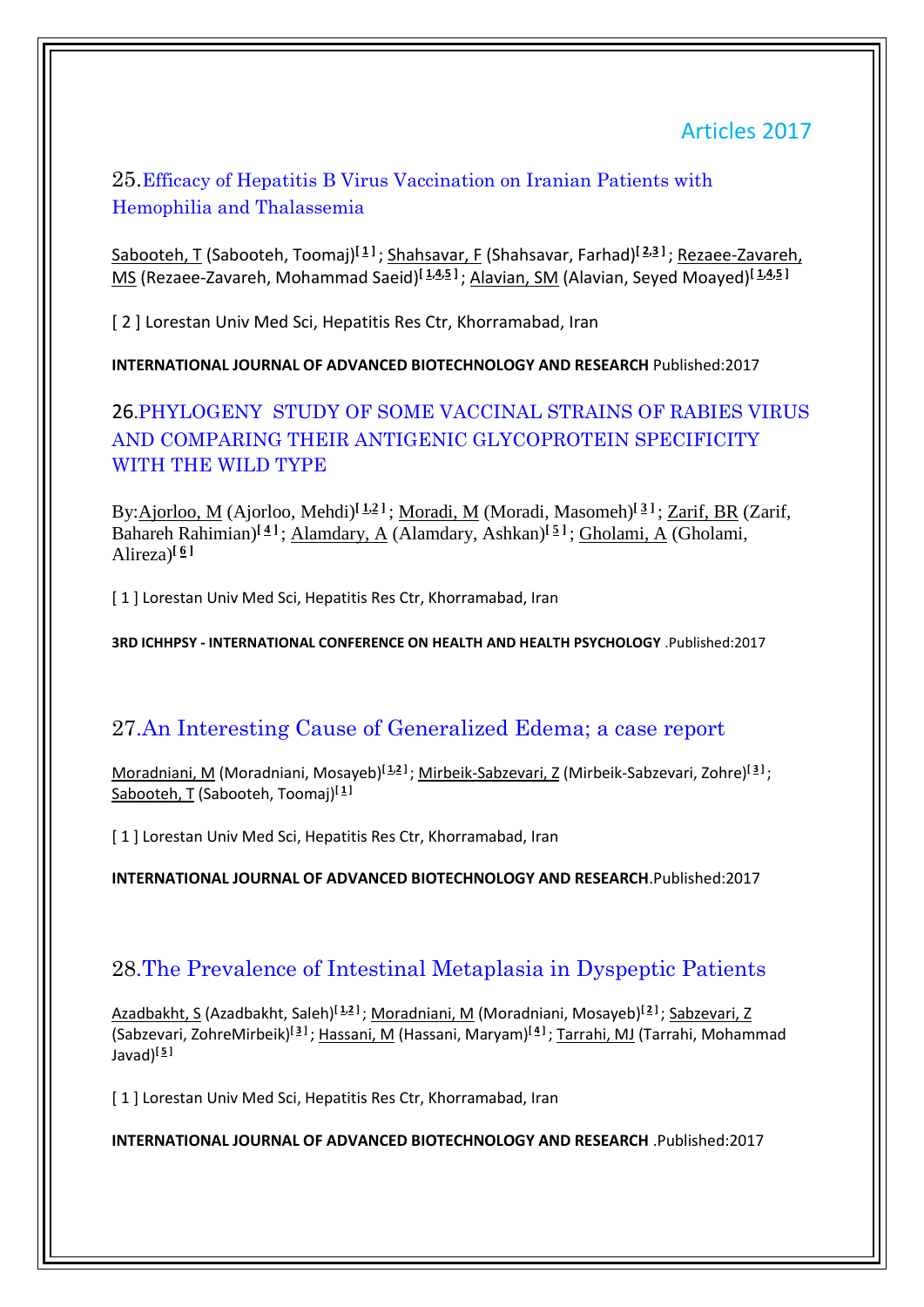### 29. Effect of TGF-β/smad [signaling pathway blocking on expression profiles](https://www.ncbi.nlm.nih.gov/pubmed/28702135) of [miR-335, miR-150, miR-194, miR-27a, and miR-199a of hepatic stellate cells](https://www.ncbi.nlm.nih.gov/pubmed/28702135)  [\(HSCs\).](https://www.ncbi.nlm.nih.gov/pubmed/28702135)

[Davoodian P](https://www.ncbi.nlm.nih.gov/pubmed/?term=Davoodian%20P%5BAuthor%5D&cauthor=true&cauthor_uid=28702135)<sup>1</sup>, [Ravanshad M](https://www.ncbi.nlm.nih.gov/pubmed/?term=Ravanshad%20M%5BAuthor%5D&cauthor=true&cauthor_uid=28702135)<sup>2</sup>, [Hosseini SY](https://www.ncbi.nlm.nih.gov/pubmed/?term=Hosseini%20SY%5BAuthor%5D&cauthor=true&cauthor_uid=28702135)<sup>3</sup>, [Khanizadeh S](https://www.ncbi.nlm.nih.gov/pubmed/?term=Khanizadeh%20S%5BAuthor%5D&cauthor=true&cauthor_uid=28702135)<sup>4,5</sup>, [Almasian M](https://www.ncbi.nlm.nih.gov/pubmed/?term=Almasian%20M%5BAuthor%5D&cauthor=true&cauthor_uid=28702135)<sup>5</sup>, Nejati <u>[Zadeh A](https://www.ncbi.nlm.nih.gov/pubmed/?term=Nejati%20Zadeh%20A%5BAuthor%5D&cauthor=true&cauthor_uid=28702135)6, [Esmaiili Lashgarian H](https://www.ncbi.nlm.nih.gov/pubmed/?term=Esmaiili%20Lashgarian%20H%5BAuthor%5D&cauthor=true&cauthor_uid=28702135)4</u>.

4 Hepatitis Research Center, Lorestan University of Medical Sciences, Khorramabad, Iran.

**Gastroenterol Hepatol Bed Bench**. 2017 Spring;10(2):112-117.

30. Challenges experienced by nurses in the implementation of a healthcare [reform plan in](https://www.ncbi.nlm.nih.gov/pubmed/28607646) **Iran**.

[Salarvand S](https://www.ncbi.nlm.nih.gov/pubmed/?term=Salarvand%20S%5BAuthor%5D&cauthor=true&cauthor_uid=28607646)<sup>1</sup>, [Azizimalekabadi M](https://www.ncbi.nlm.nih.gov/pubmed/?term=Azizimalekabadi%20M%5BAuthor%5D&cauthor=true&cauthor_uid=28607646)<sup>2</sup>, [Jebeli AA](https://www.ncbi.nlm.nih.gov/pubmed/?term=Jebeli%20AA%5BAuthor%5D&cauthor=true&cauthor_uid=28607646)<sup>3</sup>, [Nazer M](https://www.ncbi.nlm.nih.gov/pubmed/?term=Nazer%20M%5BAuthor%5D&cauthor=true&cauthor_uid=28607646)<sup>4</sup>.

4 M.D. of Infectious and Tropical Disease Specialist, Associate Professor, Hepatitis Research Center, Medical Faculty, Lorestan University of Medical Sciences, Khorramabad, Iran.

**Electron Physician**. 2017 Apr 25;9(4):4131-4137. doi: 10.19082/4131. eCollection 2017 Apr.

31. [E6-Specific Detection and Typing of Human Papillomaviruses in Oral Cavity](https://www.ncbi.nlm.nih.gov/pubmed/28460428)  [Specimens from Iranian Patients](https://www.ncbi.nlm.nih.gov/pubmed/28460428)

[Razavi Nikoo H](https://www.ncbi.nlm.nih.gov/pubmed/?term=Razavi%20Nikoo%20H%5BAuthor%5D&cauthor=true&cauthor_uid=28460428)<sup>1,2</sup>, [Ardebili A](https://www.ncbi.nlm.nih.gov/pubmed/?term=Ardebili%20A%5BAuthor%5D&cauthor=true&cauthor_uid=28460428)<sup>1,2</sup>, [Ravanshad M](https://www.ncbi.nlm.nih.gov/pubmed/?term=Ravanshad%20M%5BAuthor%5D&cauthor=true&cauthor_uid=28460428)<sup>3</sup>, [Rezaei F](https://www.ncbi.nlm.nih.gov/pubmed/?term=Rezaei%20F%5BAuthor%5D&cauthor=true&cauthor_uid=28460428)<sup>3</sup>, [Teimoori A](https://www.ncbi.nlm.nih.gov/pubmed/?term=Teimoori%20A%5BAuthor%5D&cauthor=true&cauthor_uid=28460428)<sup>4</sup>, [Khanizadeh S](https://www.ncbi.nlm.nih.gov/pubmed/?term=Khanizadeh%20S%5BAuthor%5D&cauthor=true&cauthor_uid=28460428)<sup>5</sup>, [Pouriayevali MH](https://www.ncbi.nlm.nih.gov/pubmed/?term=Pouriayevali%20MH%5BAuthor%5D&cauthor=true&cauthor_uid=28460428)<sup>6</sup>, [Ajorloo M](https://www.ncbi.nlm.nih.gov/pubmed/?term=Ajorloo%20M%5BAuthor%5D&cauthor=true&cauthor_uid=28460428)<sup>5</sup>.

5 Hepatitis Research Center, Lorestan University of Medical Sciences, Khorramabad, Iran.

**Iran Biomed J**. 2017 Nov;21(6):411-6. Epub 2017 May 2.

32. The effect of the **hepatitis** [C virus \(HCV\) NS3 protein on the expression of](https://www.ncbi.nlm.nih.gov/pubmed/28286290)  [miR-150, miR-199a, miR-335, miR-194 and miR-27a.](https://www.ncbi.nlm.nih.gov/pubmed/28286290)

[Khanizadeh S](https://www.ncbi.nlm.nih.gov/pubmed/?term=Khanizadeh%20S%5BAuthor%5D&cauthor=true&cauthor_uid=28286290)<sup>1</sup>, [Ravanshad M](https://www.ncbi.nlm.nih.gov/pubmed/?term=Ravanshad%20M%5BAuthor%5D&cauthor=true&cauthor_uid=28286290)<sup>2</sup>, [Hosseini SY](https://www.ncbi.nlm.nih.gov/pubmed/?term=Hosseini%20SY%5BAuthor%5D&cauthor=true&cauthor_uid=28286290)<sup>3</sup>, [Davoodian P](https://www.ncbi.nlm.nih.gov/pubmed/?term=Davoodian%20P%5BAuthor%5D&cauthor=true&cauthor_uid=28286290)<sup>4</sup>, [Almasian M](https://www.ncbi.nlm.nih.gov/pubmed/?term=Almasian%20M%5BAuthor%5D&cauthor=true&cauthor_uid=28286290)<sup>5</sup>, [Khanlari Z](https://www.ncbi.nlm.nih.gov/pubmed/?term=Khanlari%20Z%5BAuthor%5D&cauthor=true&cauthor_uid=28286290)<sup>2</sup>.

1 Hepatitis Research Center and Department of Microbiology and Virology, Lorestan University of Medical Sciences, Khorramabad, Iran; School of Medicine, Lorestan University of Medical Sciences, Khorramabad, Iran.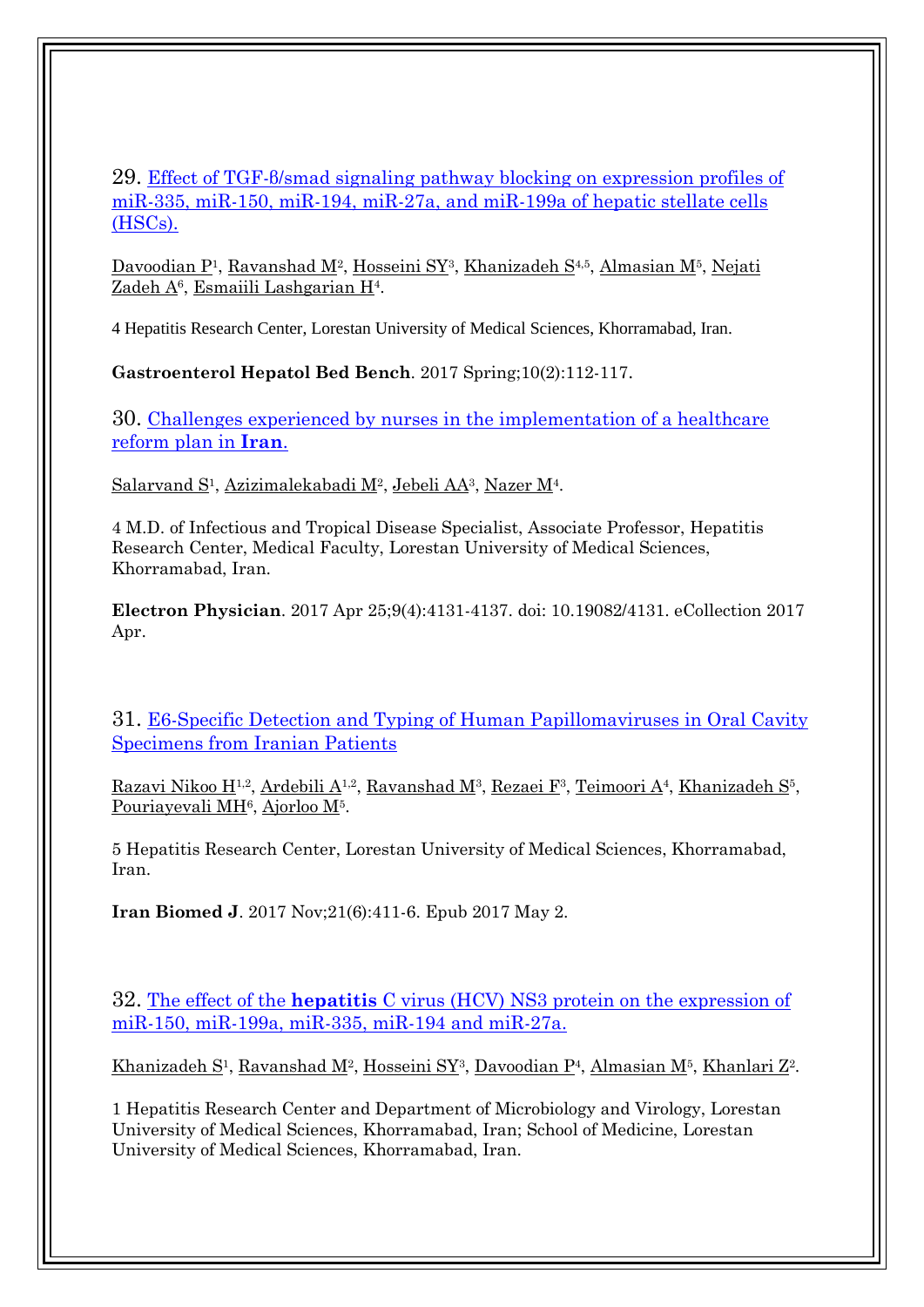**Microb Pathog**. 2017 Sep;110:688-693. doi: 10.1016/j.micpath.2017.03.004. Epub 2017 Mar

# Articles 2016

#### 33. Qualitative detection of GB virus c and Hepatitis C Virus co-infection in cirrhotic patients using a SYBR green multiplex RT-PCR technique(Article)

Shahzamani, K.a, Jahanbakhsh, S.b, Esmaeil Lashgarian, H.c

<sup>c</sup>Hepatitis Research Center, Lorestan University of Medical Sciences, Khorramabad, Iran

**[Tropical Biomedicine](https://www.scopus.com/sourceid/4700153108?origin=recordpage)**Volume 34, Issue 4, 2017, Pages 822-830.Published:2016

34.Cloning, expression, and enzymatic activity evaluation of cholesterol oxidase gene isolated from a native Rhodococcus sp

[Lashgarian, HE](http://apps.webofknowledge.com/DaisyOneClickSearch.do?product=WOS&search_mode=DaisyOneClickSearch&colName=WOS&SID=F6pQ2LZ9tjBhTmzgAkR&author_name=Lashgarian,%20HE&dais_id=7933003&excludeEventConfig=ExcludeIfFromFullRecPage) (Lashgarian, Hamed Esmaeil)**[\[ 1](javascript:sup_focus() ]** ; [Shahzamani, K](http://apps.webofknowledge.com/DaisyOneClickSearch.do?product=WOS&search_mode=DaisyOneClickSearch&colName=WOS&SID=F6pQ2LZ9tjBhTmzgAkR&author_name=Shahzamani,%20K&dais_id=3675427&excludeEventConfig=ExcludeIfFromFullRecPage) (Shahzamani, Kiana)**[\[ 2](javascript:sup_focus() ]** ; [Jahanbakhsh, S](http://apps.webofknowledge.com/DaisyOneClickSearch.do?product=WOS&search_mode=DaisyOneClickSearch&colName=WOS&SID=F6pQ2LZ9tjBhTmzgAkR&author_name=Jahanbakhsh,%20S&dais_id=1995881&excludeEventConfig=ExcludeIfFromFullRecPage) (Jahanbakhsh, Sareh)**[\[ 3](javascript:sup_focus() ]** 

[ 1 ] Lorestan Univ Med Sci, Hepatitis Res Ctr, Khorramabad, Iran

**INTERNATIONAL JOURNAL OF MEDICAL RESEARCH & HEALTH SCIENCES.**Published:2016

35.Molecular Identification of Cholesterol Oxidase Enzyme-Producing Streptomyces Bacteria in Soil of Lorestan Province, Iran

[Lashgarian, HE](http://apps.webofknowledge.com/DaisyOneClickSearch.do?product=WOS&search_mode=DaisyOneClickSearch&colName=WOS&SID=F6pQ2LZ9tjBhTmzgAkR&author_name=Lashgarian,%20HE&dais_id=7933003&excludeEventConfig=ExcludeIfFromFullRecPage) (Lashgarian, Hamed Esmaeil)**[\[ 1](javascript:sup_focus() ]** [; Jahanbakhsh, S](http://apps.webofknowledge.com/DaisyOneClickSearch.do?product=WOS&search_mode=DaisyOneClickSearch&colName=WOS&SID=F6pQ2LZ9tjBhTmzgAkR&author_name=Jahanbakhsh,%20S&dais_id=1995881&excludeEventConfig=ExcludeIfFromFullRecPage) (Jahanbakhsh, Sareh)**[\[ 2](javascript:sup_focus() ]** ; [Shahzamani, K](http://apps.webofknowledge.com/DaisyOneClickSearch.do?product=WOS&search_mode=DaisyOneClickSearch&colName=WOS&SID=F6pQ2LZ9tjBhTmzgAkR&author_name=Shahzamani,%20K&dais_id=3675427&excludeEventConfig=ExcludeIfFromFullRecPage) (Shahzamani, Kiana)**[\[ 3](javascript:sup_focus() ]** 

[1] Lorestan Univ Med Sci, Hepatitis Res Ctr, Khorramabad, Iran

INTERNATIONAL JOURNAL OF MEDICAL RESEARCH & HEALTH SCIENCES .Published:2016

36.Seroprevalence of Hepatitis B and C in Clinical Staffs (Doctor and Nurse) of the Hospitals in Khorramabad City, Western Iran

By[:Mokhayeri, H](http://apps.webofknowledge.com/DaisyOneClickSearch.do?product=WOS&search_mode=DaisyOneClickSearch&colName=WOS&SID=F6pQ2LZ9tjBhTmzgAkR&author_name=Mokhayeri,%20H&dais_id=8813389&excludeEventConfig=ExcludeIfFromFullRecPage) (Mokhayeri, Hamid)**[\[ 1](javascript:sup_focus()[,2](javascript:sup_focus() ]** ; [Nazer, MR](http://apps.webofknowledge.com/DaisyOneClickSearch.do?product=WOS&search_mode=DaisyOneClickSearch&colName=WOS&SID=F6pQ2LZ9tjBhTmzgAkR&author_name=Nazer,%20MR&dais_id=4693875&excludeEventConfig=ExcludeIfFromFullRecPage) (Nazer, Mohammad Reza)**[\[ 3](javascript:sup_focus() ]** ; [Nabavi, M](http://apps.webofknowledge.com/DaisyOneClickSearch.do?product=WOS&search_mode=DaisyOneClickSearch&colName=WOS&SID=F6pQ2LZ9tjBhTmzgAkR&author_name=Nabavi,%20M&dais_id=2992772&excludeEventConfig=ExcludeIfFromFullRecPage) (Nabavi, Mahmood)**[\[ 4](javascript:sup_focus() ]** [; Zavareh, FA](http://apps.webofknowledge.com/DaisyOneClickSearch.do?product=WOS&search_mode=DaisyOneClickSearch&colName=WOS&SID=F6pQ2LZ9tjBhTmzgAkR&author_name=Zavareh,%20FA&dais_id=26487097&excludeEventConfig=ExcludeIfFromFullRecPage) (Zavareh, Fatemeh Azimiane)**[\[ 4](javascript:sup_focus() ]** [; Tarrahi, MJ](http://apps.webofknowledge.com/DaisyOneClickSearch.do?product=WOS&search_mode=DaisyOneClickSearch&colName=WOS&SID=F6pQ2LZ9tjBhTmzgAkR&author_name=Tarrahi,%20MJ&dais_id=1891868&excludeEventConfig=ExcludeIfFromFullRecPage) (Tarrahi, Mohammad Javad)**[\[ 5](javascript:sup_focus() ]** ; [Kayedi, Z](http://apps.webofknowledge.com/DaisyOneClickSearch.do?product=WOS&search_mode=DaisyOneClickSearch&colName=WOS&SID=F6pQ2LZ9tjBhTmzgAkR&author_name=Kayedi,%20Z&dais_id=12191338&excludeEventConfig=ExcludeIfFromFullRecPage) (Kayedi, Zohreh)**[\[ 6](javascript:sup_focus() ]** ; [Motamedi, M](http://apps.webofknowledge.com/DaisyOneClickSearch.do?product=WOS&search_mode=DaisyOneClickSearch&colName=WOS&SID=F6pQ2LZ9tjBhTmzgAkR&author_name=Motamedi,%20M&dais_id=8014669&excludeEventConfig=ExcludeIfFromFullRecPage) (Motamedi, Masoumeh)**[\[ 7](javascript:sup_focus() ]** ;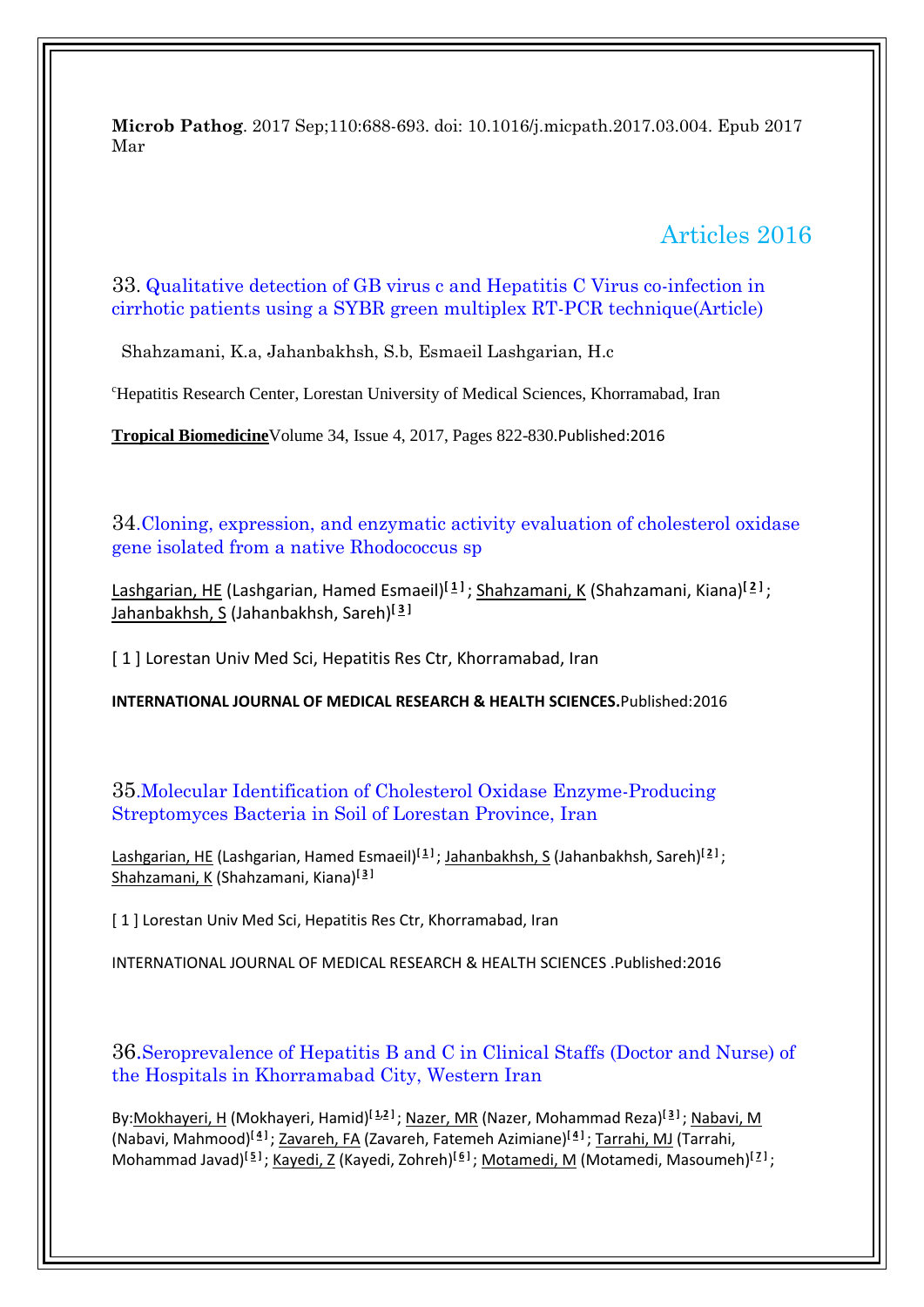[Amiri, F](http://apps.webofknowledge.com/DaisyOneClickSearch.do?product=WOS&search_mode=DaisyOneClickSearch&colName=WOS&SID=F6pQ2LZ9tjBhTmzgAkR&author_name=Amiri,%20F&dais_id=11331857&excludeEventConfig=ExcludeIfFromFullRecPage) (Amiri, Fereshteh)**[\[ 8](javascript:sup_focus() ]** ; [Jahanbakhsh, S](http://apps.webofknowledge.com/DaisyOneClickSearch.do?product=WOS&search_mode=DaisyOneClickSearch&colName=WOS&SID=F6pQ2LZ9tjBhTmzgAkR&author_name=Jahanbakhsh,%20S&dais_id=1995881&excludeEventConfig=ExcludeIfFromFullRecPage) (Jahanbakhsh, Sareh)**[\[ 9](javascript:sup_focus() ]** ; [Kayedi, MH](http://apps.webofknowledge.com/DaisyOneClickSearch.do?product=WOS&search_mode=DaisyOneClickSearch&colName=WOS&SID=F6pQ2LZ9tjBhTmzgAkR&author_name=Kayedi,%20MH&dais_id=2234260&excludeEventConfig=ExcludeIfFromFullRecPage) (Kayedi, Mohammad Hassan)**[\[ 10,](javascript:sup_focus()[11](javascript:sup_focus() ]** 

[1] Lorestan Univ Med Sci, Hepatitis Res Ctr, Khorramabad, Iran

INTERNATIONAL JOURNAL OF MEDICAL RESEARCH & HEALTH SCIENCES .Published:2016

37.No Evidence of Association between Toxocara canis Infection and Cancer Risk

By[:Mousavi, SM](http://apps.webofknowledge.com/DaisyOneClickSearch.do?product=WOS&search_mode=DaisyOneClickSearch&colName=WOS&SID=F6pQ2LZ9tjBhTmzgAkR&author_name=Mousavi,%20SM&dais_id=366243&excludeEventConfig=ExcludeIfFromFullRecPage) (Mousavi, Seyyed Mohammad)**[\[ 1](javascript:sup_focus() ]** ; [Hosseini-Safa, A](http://apps.webofknowledge.com/DaisyOneClickSearch.do?product=WOS&search_mode=DaisyOneClickSearch&colName=WOS&SID=F6pQ2LZ9tjBhTmzgAkR&author_name=Hosseini-Safa,%20A&dais_id=9943805&excludeEventConfig=ExcludeIfFromFullRecPage) (Hosseini-Safa, Ahmad)**[\[ 1](javascript:sup_focus() ]** ; [Mahmoudvand, H](http://apps.webofknowledge.com/DaisyOneClickSearch.do?product=WOS&search_mode=DaisyOneClickSearch&colName=WOS&SID=F6pQ2LZ9tjBhTmzgAkR&author_name=Mahmoudvand,%20H&dais_id=800373&excludeEventConfig=ExcludeIfFromFullRecPage) (Mahmoudvand, Hossein)<sup>[2]</sup>[; Bahadorani, MB](http://apps.webofknowledge.com/DaisyOneClickSearch.do?product=WOS&search_mode=DaisyOneClickSearch&colName=WOS&SID=F6pQ2LZ9tjBhTmzgAkR&author_name=Bahadorani,%20MB&dais_id=18710409&excludeEventConfig=ExcludeIfFromFullRecPage) (Bahadorani, Mehran Bagh)<sup>[1]</sup>; [Mostafaei, S](http://apps.webofknowledge.com/DaisyOneClickSearch.do?product=WOS&search_mode=DaisyOneClickSearch&colName=WOS&SID=F6pQ2LZ9tjBhTmzgAkR&author_name=Mostafaei,%20S&dais_id=1503741&excludeEventConfig=ExcludeIfFromFullRecPage) (Mostafaei, Shayan)**[\[ 3](javascript:sup_focus() ]** ; [Darani, HY](http://apps.webofknowledge.com/DaisyOneClickSearch.do?product=WOS&search_mode=DaisyOneClickSearch&colName=WOS&SID=F6pQ2LZ9tjBhTmzgAkR&author_name=Darani,%20HY&dais_id=2398275&excludeEventConfig=ExcludeIfFromFullRecPage) (Darani, Hossein Yousofi)**[\[ 4](javascript:sup_focus() ]** 

[ 2 ] Lorestan Univ Med Sci, Hepatitis Res Ctr, Khorramabad, Iran

**INTERNATIONAL JOURNAL OF MEDICAL RESEARCH & HEALTH SCIENCES** .Published:2016

38.Measurement of the Patulin toxicant using high performance liquid chromatography (HPLC) in apple juices supplied in Khorramabad City, Iran

By[:Lashkarian, EE](http://apps.webofknowledge.com/DaisyOneClickSearch.do?product=WOS&search_mode=DaisyOneClickSearch&colName=WOS&SID=F6pQ2LZ9tjBhTmzgAkR&author_name=Lashkarian,%20EE&dais_id=24615730&excludeEventConfig=ExcludeIfFromFullRecPage) (Lashkarian, Elham Esmaeili)**[\[ 1](javascript:sup_focus() ]** ; [Lashgarian, HE](http://apps.webofknowledge.com/DaisyOneClickSearch.do?product=WOS&search_mode=DaisyOneClickSearch&colName=WOS&SID=F6pQ2LZ9tjBhTmzgAkR&author_name=Lashgarian,%20HE&dais_id=7933003&excludeEventConfig=ExcludeIfFromFullRecPage) (Lashgarian, Hamed Esmaeil)**[\[ 2](javascript:sup_focus() ]** ; [Shahzamani, K](http://apps.webofknowledge.com/DaisyOneClickSearch.do?product=WOS&search_mode=DaisyOneClickSearch&colName=WOS&SID=F6pQ2LZ9tjBhTmzgAkR&author_name=Shahzamani,%20K&dais_id=3675427&excludeEventConfig=ExcludeIfFromFullRecPage) (Shahzamani, Kiana)**[\[ 3](javascript:sup_focus() ]** ; [Sepahvand, A](http://apps.webofknowledge.com/DaisyOneClickSearch.do?product=WOS&search_mode=DaisyOneClickSearch&colName=WOS&SID=F6pQ2LZ9tjBhTmzgAkR&author_name=Sepahvand,%20A&dais_id=3139731&excludeEventConfig=ExcludeIfFromFullRecPage) (Sepahvand, Asghar)**[\[ 4](javascript:sup_focus() ]** 

[ 2 ] Lorestan Univ Med Sci, Hepatitis Res Ctr, Khorramabad, Iran

**INTERNATIONAL JOURNAL OF MEDICAL RESEARCH & HEALTH SCIENCES**

39. The possible role of NS3 protease activity of hepatitis C virus on fibrogenesis and miR-122 expression in hepatic stellate cells(Article)

 Khanizadeh, S.a,b, Ravanshad, M.aEmail Author, Hosseini, S.Y.c, Davoodian, P.d, Zadeh, A.N.e, Sabahi, F.a, Sarvari, J.c, Khanlari, Z.a, Hasani-Azad, M.d

<sup>b</sup>Hepatitis Research Center, Lorestan University of Medical Sciences, Khorramabad, Iran

**[Acta Virologica](https://www.scopus.com/sourceid/19094?origin=recordpage)**Volume 60, Issue 3, 2016, Pages 242-248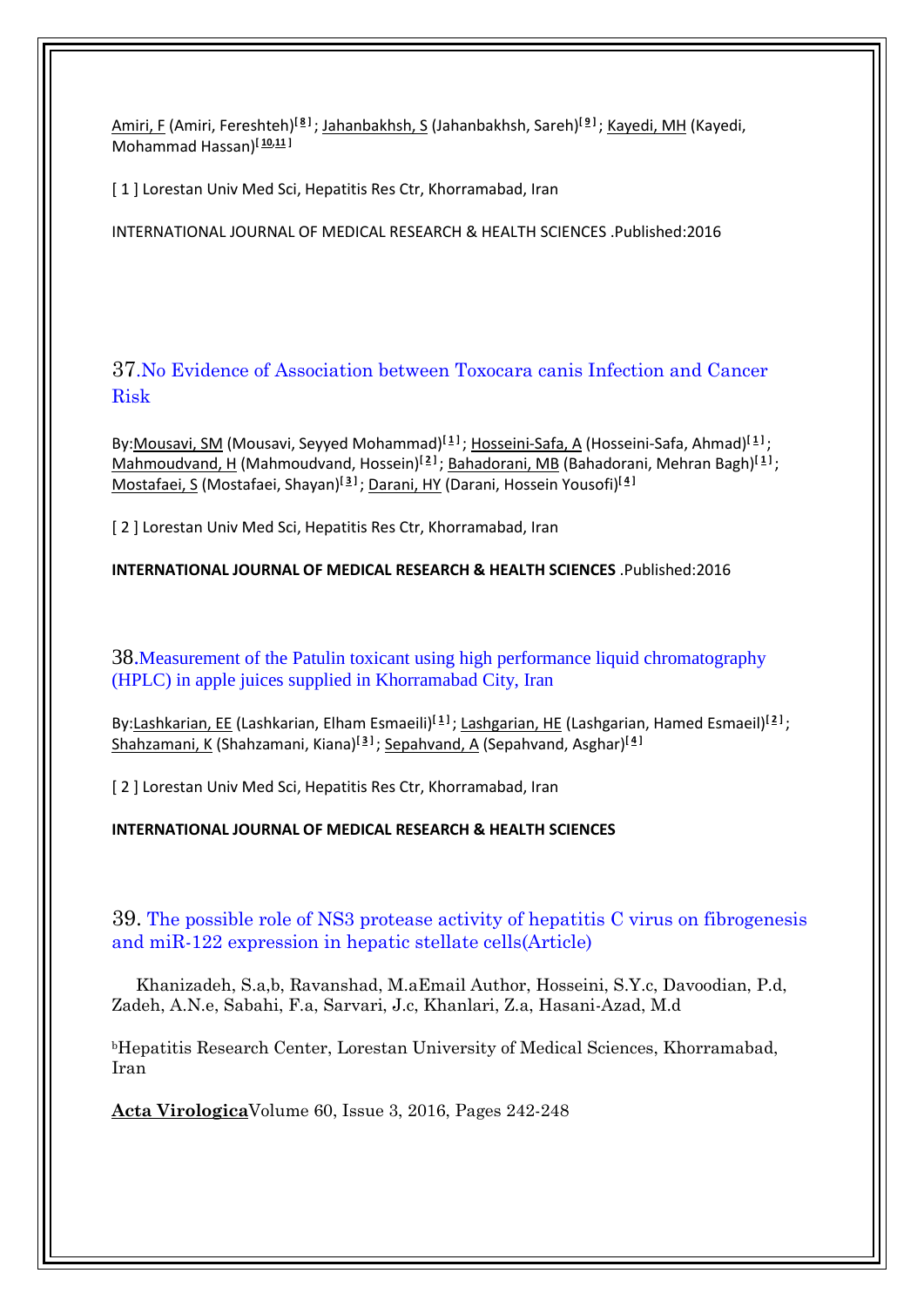40. [Expression of liver alpha-amylase in obese mouse hepatocytes.](https://www.ncbi.nlm.nih.gov/pubmed/27895853)

[Afsartala Z](https://www.ncbi.nlm.nih.gov/pubmed/?term=Afsartala%20Z%5BAuthor%5D&cauthor=true&cauthor_uid=27895853)<sup>1</sup>, [Savabkar S](https://www.ncbi.nlm.nih.gov/pubmed/?term=Savabkar%20S%5BAuthor%5D&cauthor=true&cauthor_uid=27895853)<sup>2</sup>, [Nazemalhosseini Mojarad E](https://www.ncbi.nlm.nih.gov/pubmed/?term=Nazemalhosseini%20Mojarad%20E%5BAuthor%5D&cauthor=true&cauthor_uid=27895853)<sup>3</sup>, [Assadollahi V](https://www.ncbi.nlm.nih.gov/pubmed/?term=Assadollahi%20V%5BAuthor%5D&cauthor=true&cauthor_uid=27895853)<sup>4</sup>, [Tanha S](https://www.ncbi.nlm.nih.gov/pubmed/?term=Tanha%20S%5BAuthor%5D&cauthor=true&cauthor_uid=27895853)<sup>5</sup>, [Bijangi K](https://www.ncbi.nlm.nih.gov/pubmed/?term=Bijangi%20K%5BAuthor%5D&cauthor=true&cauthor_uid=27895853)<sup>6</sup>, Gholami  $M^7$ .

7 Hepatitis Research Center, Lorestan University of Medical Sciences, Khorramabad, Iran; Deptartment of Anatomical Sciences, Lorestan University of Medical Sciences, Khorramabad, Iran.

**Gastroenterol Hepatol** Bed Bench. 2016

41.[Glioblastoma: exosome and microRNA as novel diagnosis biomarkers.](https://www.ncbi.nlm.nih.gov/pubmed/27834360)

[Afsartala Z](https://www.ncbi.nlm.nih.gov/pubmed/?term=Afsartala%20Z%5BAuthor%5D&cauthor=true&cauthor_uid=27895853)<sup>1</sup>, [Savabkar S](https://www.ncbi.nlm.nih.gov/pubmed/?term=Savabkar%20S%5BAuthor%5D&cauthor=true&cauthor_uid=27895853)<sup>2</sup>, [Nazemalhosseini Mojarad E](https://www.ncbi.nlm.nih.gov/pubmed/?term=Nazemalhosseini%20Mojarad%20E%5BAuthor%5D&cauthor=true&cauthor_uid=27895853)<sup>3</sup>[, Assadollahi V](https://www.ncbi.nlm.nih.gov/pubmed/?term=Assadollahi%20V%5BAuthor%5D&cauthor=true&cauthor_uid=27895853)<sup>4</sup>, [Tanha S](https://www.ncbi.nlm.nih.gov/pubmed/?term=Tanha%20S%5BAuthor%5D&cauthor=true&cauthor_uid=27895853)<sup>5</sup>, [Bijangi K](https://www.ncbi.nlm.nih.gov/pubmed/?term=Bijangi%20K%5BAuthor%5D&cauthor=true&cauthor_uid=27895853)<sup>6</sup>, Gholami <u>[M](https://www.ncbi.nlm.nih.gov/pubmed/?term=Gholami%20M%5BAuthor%5D&cauthor=true&cauthor_uid=27895853)</u><sup>7</sup>.

7 Hepatitis Research Center, Lorestan University of Medical Sciences, Khorramabad, Iran; Deptartment of Anatomical Sciences, Lorestan University of Medical Sciences, Khorramabad, Iran.

**Cancer Gene** Ther. 2016 Dec;23

42. Signaling pathways of melatonin in prevention of liver disorders via suppressing of oxidative stress in cellular level(Article)

 Mohammadi, M.a, Rezaie, M.J.b, Rostamzadeh, A.c, Allahveisi, A.b, Mohammadi, H.R.d, Mohammadi, F.e, Moayeri, A.fEmail Author View Correspondence (jump link)

 aHepatitis Research Center, Department of Pharmaceutical Biotechnology, Faculty of Pharmacy, Lorestan University of Medical Sciences, Khorramabad, Iran

**[Biomedical and Pharmacology JournalO](https://www.scopus.com/sourceid/19700174924?origin=recordpage)pen** AccessVolume 9, Issue 2, 2016, Pages 555-56

43. Circulating micrornas in hepatocellular carcinoma: Potential diagnostic and prognostic biomarkers(Review)

 Mirzaei, H.R.a, Sahebkar, A.b, Mohammadi, M.c, Yari, R.d, Salehi, H.e, Jafari, M.H.f, Namdar, A.g, Khabazian, E.h, Jaafari, M.R.iEmail Author, Mirzaei, H.f

<sup>c</sup>Hepatitis Research Center and Department of Pharmaceutical Biotechnology, Faculty of Pharmacy, Lorestan University of Medical Sciences, Khorramabad, Iran

**[Current Pharmaceutical Design](https://www.scopus.com/sourceid/20682?origin=recordpage)**Volume 22, Issue 34, 1 September 2016, Pages 5257- 5269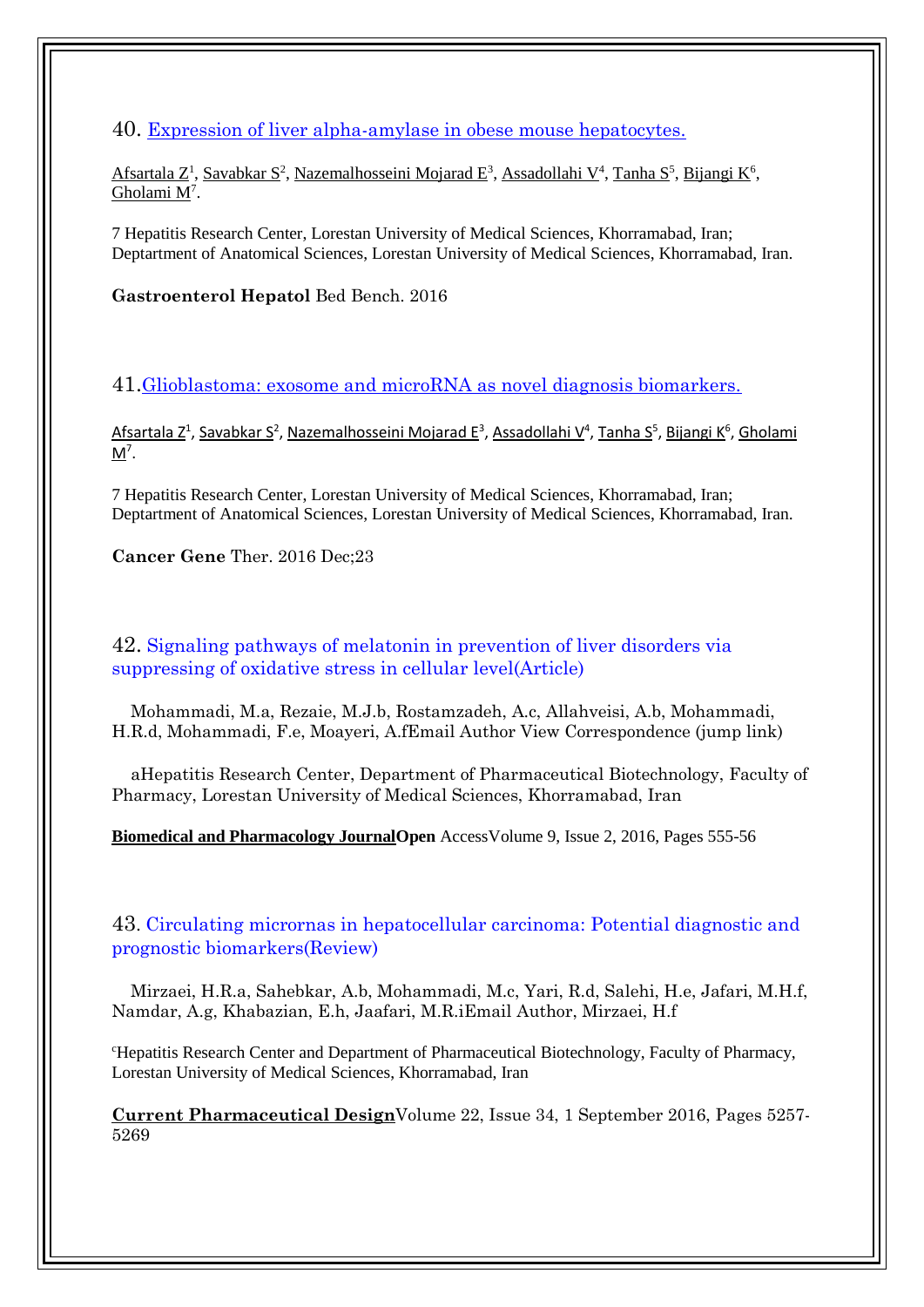44. Quality of public hospitals websites: A cross-sectional analytical study in Iran(Article)

 Salarvand, S.a, Samadbeik, M.bEmail Author, Tarahi, M.J.c, Salarvand, H.d View Correspondence (jump link)

 aHepatitis Research Center, School of Nursing and Midwifery, Lorestan University of Medical Sciences, Khorramabad, Iran

**[Acta Informatica Medica](https://www.scopus.com/sourceid/21100203503?origin=recordpage)**Open AccessVolume 24, Issue 2, 2016, Pages 130-133

45. [The effect of oxamflatin on the E-cadherin expression in gastric cancer cell](https://www.ncbi.nlm.nih.gov/pubmed/27767089)  [line.](https://www.ncbi.nlm.nih.gov/pubmed/27767089)

[Faghihloo E](https://www.ncbi.nlm.nih.gov/pubmed/?term=Faghihloo%20E%5BAuthor%5D&cauthor=true&cauthor_uid=27767089)<sup>1</sup>, [Araei Y](https://www.ncbi.nlm.nih.gov/pubmed/?term=Araei%20Y%5BAuthor%5D&cauthor=true&cauthor_uid=27767089)<sup>2</sup>, [Mohammadi M](https://www.ncbi.nlm.nih.gov/pubmed/?term=Mohammadi%20M%5BAuthor%5D&cauthor=true&cauthor_uid=27767089)<sup>3</sup>, [Mirzaei H](https://www.ncbi.nlm.nih.gov/pubmed/?term=Mirzaei%20H%5BAuthor%5D&cauthor=true&cauthor_uid=27767089)<sup>4</sup>, [Mohammadi HR](https://www.ncbi.nlm.nih.gov/pubmed/?term=Mohammadi%20HR%5BAuthor%5D&cauthor=true&cauthor_uid=27767089)<sup>5</sup>, [Mokhtari-Azad T](https://www.ncbi.nlm.nih.gov/pubmed/?term=Mokhtari-Azad%20T%5BAuthor%5D&cauthor=true&cauthor_uid=27767089)<sup>6</sup>.

3 Hepatitis Research Center and Department of Pharmaceutical Biotechnology, Faculty of Pharmacy, Lorestan University of Medical Sciences, Khorramabad, Iran.

**Cancer Gene** Ther. 2016 Nov;23

46. [Circulating microRNA: a new candidate for diagnostic biomarker in](https://www.ncbi.nlm.nih.gov/pubmed/27740613)  [neuroblastoma.](https://www.ncbi.nlm.nih.gov/pubmed/27740613)

[Mohammadi M](https://www.ncbi.nlm.nih.gov/pubmed/?term=Mohammadi%20M%5BAuthor%5D&cauthor=true&cauthor_uid=27740613)<sup>1</sup>[, Goodarzi M](https://www.ncbi.nlm.nih.gov/pubmed/?term=Goodarzi%20M%5BAuthor%5D&cauthor=true&cauthor_uid=27740613)<sup>2</sup>, [Jaafari MR](https://www.ncbi.nlm.nih.gov/pubmed/?term=Jaafari%20MR%5BAuthor%5D&cauthor=true&cauthor_uid=27740613)<sup>3</sup>, [Mirzaei HR](https://www.ncbi.nlm.nih.gov/pubmed/?term=Mirzaei%20HR%5BAuthor%5D&cauthor=true&cauthor_uid=27740613)<sup>4</sup>, [Mirzaei H](https://www.ncbi.nlm.nih.gov/pubmed/?term=Mirzaei%20H%5BAuthor%5D&cauthor=true&cauthor_uid=27740613)<sup>5</sup>.

1 Hepatitis Research Center and Department of Pharmaceutical Biotechnology, Faculty of Pharmacy, Lorestan University of Medical Sciences, Khorramabad, Iran.

**Cancer Gene** Ther. 2016 Nov;23

47. [Mesenchymal stem cell: a new horizon in cancer gene therapy.](https://www.ncbi.nlm.nih.gov/pubmed/27650780)

<u>[Mohammadi M](https://www.ncbi.nlm.nih.gov/pubmed/?term=Mohammadi%20M%5BAuthor%5D&cauthor=true&cauthor_uid=27650780)1, [Jaafari](https://www.ncbi.nlm.nih.gov/pubmed/?term=Jaafari%20MR%5BAuthor%5D&cauthor=true&cauthor_uid=27650780) MR2, [Mirzaei HR](https://www.ncbi.nlm.nih.gov/pubmed/?term=Mirzaei%20HR%5BAuthor%5D&cauthor=true&cauthor_uid=27650780)3, [Mirzaei H](https://www.ncbi.nlm.nih.gov/pubmed/?term=Mirzaei%20H%5BAuthor%5D&cauthor=true&cauthor_uid=27650780)4</u>.

1 Hepatitis Research Center and Department of Pharmaceutical Biotechnology, Faculty of Pharmacy, Lorestan University of Medical Sciences, Khorramabad, Iran.

**Cancer Gene** Ther. 2016 Sep;23

48. [Prevalence of HCV Infections and Co-Infection With HBV and HIV and](https://www.ncbi.nlm.nih.gov/pubmed/27162762)  [Associated Risk Factors Among Addicts in Drug Treatment Centers,](https://www.ncbi.nlm.nih.gov/pubmed/27162762) **Lorestan** [Province,](https://www.ncbi.nlm.nih.gov/pubmed/27162762) **Iran**.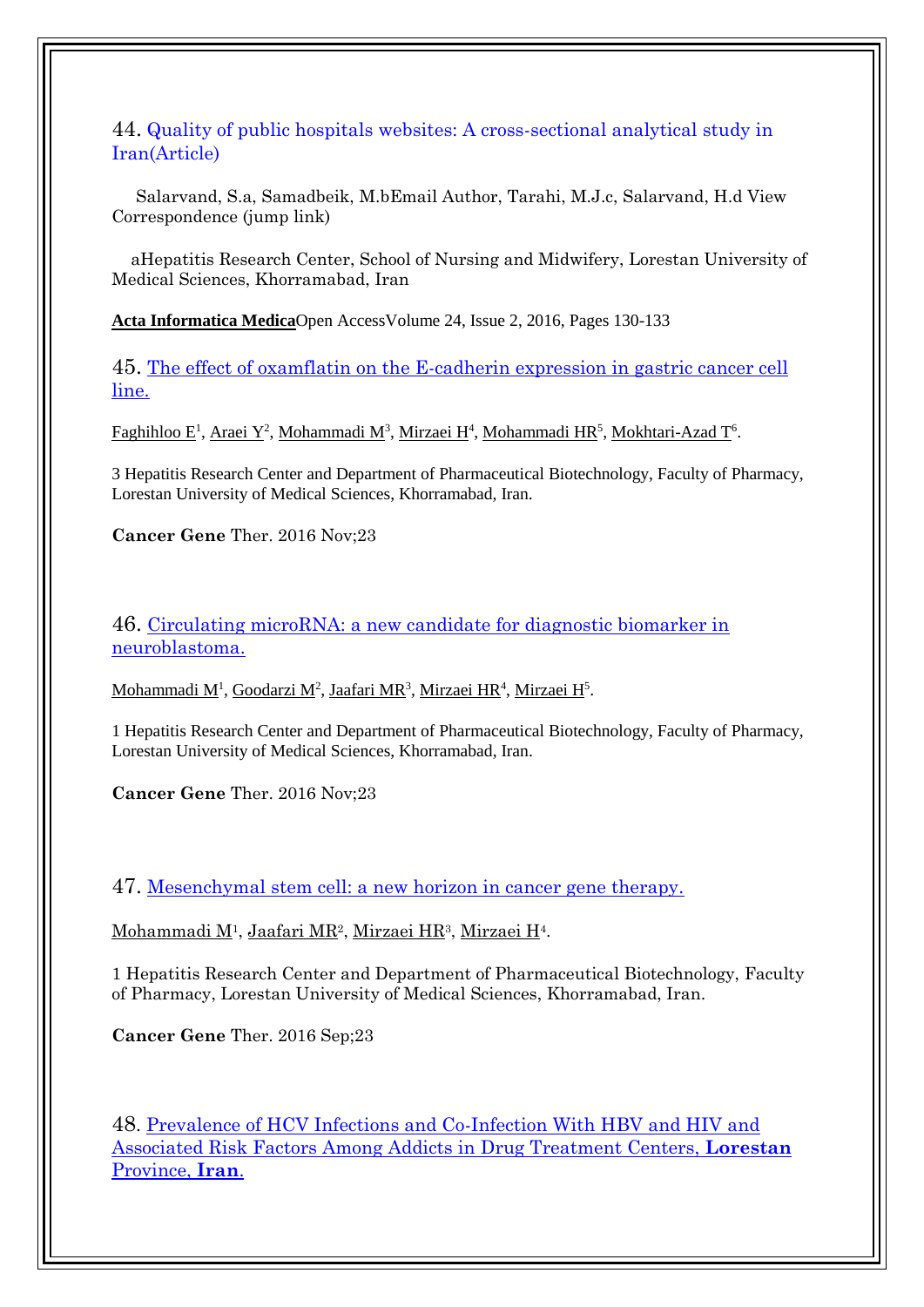[Norouzian H](https://www.ncbi.nlm.nih.gov/pubmed/?term=Norouzian%20H%5BAuthor%5D&cauthor=true&cauthor_uid=27162762)<sup>1</sup>, [Gholami M](https://www.ncbi.nlm.nih.gov/pubmed/?term=Gholami%20M%5BAuthor%5D&cauthor=true&cauthor_uid=27162762)<sup>1</sup>, [Shakib P](https://www.ncbi.nlm.nih.gov/pubmed/?term=Shakib%20P%5BAuthor%5D&cauthor=true&cauthor_uid=27162762)<sup>1</sup>, [Goudarzi G](https://www.ncbi.nlm.nih.gov/pubmed/?term=Goudarzi%20G%5BAuthor%5D&cauthor=true&cauthor_uid=27162762)<sup>1</sup>, [Ghobadian Diali H](https://www.ncbi.nlm.nih.gov/pubmed/?term=Ghobadian%20Diali%20H%5BAuthor%5D&cauthor=true&cauthor_uid=27162762)<sup>2</sup>, [Rezvani A](https://www.ncbi.nlm.nih.gov/pubmed/?term=Rezvani%20A%5BAuthor%5D&cauthor=true&cauthor_uid=27162762)<sup>3</sup>.

1 Hepatitis Research Center, Lorestan University of Medical Sciences, Khorramabad, IR Iran.

**Int J High Risk Behav Addict**. 2016 Jan

49. [Quality of Public Hospitals Websites: A Cross-Sectional Analytical Study in](https://www.ncbi.nlm.nih.gov/pubmed/27147806)  **[Iran](https://www.ncbi.nlm.nih.gov/pubmed/27147806)**.

[Salarvand S](https://www.ncbi.nlm.nih.gov/pubmed/?term=Salarvand%20S%5BAuthor%5D&cauthor=true&cauthor_uid=27147806)<sup>1</sup>, [Samadbeik M](https://www.ncbi.nlm.nih.gov/pubmed/?term=Samadbeik%20M%5BAuthor%5D&cauthor=true&cauthor_uid=27147806)<sup>2</sup>, [Tarrahi MJ](https://www.ncbi.nlm.nih.gov/pubmed/?term=Tarrahi%20MJ%5BAuthor%5D&cauthor=true&cauthor_uid=27147806)<sup>3</sup>, [Salarvand H](https://www.ncbi.nlm.nih.gov/pubmed/?term=Salarvand%20H%5BAuthor%5D&cauthor=true&cauthor_uid=27147806)<sup>4</sup>.

1 Hepatitis Research Center, School of Nursing and Midwifery, Lorestan University of Medical Sciences, Khorramabad, Iran.

**Acta Inform Med**. 2016 Apr

# Article 2014 and before that

50. Perception of **medical university** [members from nutritional health in the](https://www.ncbi.nlm.nih.gov/pubmed/24910781)  [quran.](https://www.ncbi.nlm.nih.gov/pubmed/24910781)

[Salarvand S](https://www.ncbi.nlm.nih.gov/pubmed/?term=Salarvand%20S%5BAuthor%5D&cauthor=true&cauthor_uid=24910781)<sup>1</sup>, [Pournia Y](https://www.ncbi.nlm.nih.gov/pubmed/?term=Pournia%20Y%5BAuthor%5D&cauthor=true&cauthor_uid=24910781)<sup>2</sup>.

1 Faculty of Nursing and Midwifery, Hepatitis Research Center, Lorestan University of Medical Sciences, Khorramabad, IR Iran.

**Iran Red Crescent Med** J. 2014 Apr;16

51. Prevalence of hepatitis C genotypes in patients with hepatitis C in Lorestan province (2009-2013)

<u>[Mohammad Reza Nazer](https://www.ingentaconnect.com/search;jsessionid=37dhrfb7vls2.x-ic-live-03?option2=author&value2=Mohammad+Reza+Nazer)<sup>1</sup>[;](https://www.ingentaconnect.com/search;jsessionid=37dhrfb7vls2.x-ic-live-03?option2=author&value2=Zia+Obeidavi) [Behrouz Beiranvand](https://www.ingentaconnect.com/search;jsessionid=37dhrfb7vls2.x-ic-live-03?option2=author&value2=Behrouz+Beiranvand)<sup>2</sup>; [Zia Obeidavi](https://www.ingentaconnect.com/search;jsessionid=37dhrfb7vls2.x-ic-live-03?option2=author&value2=Zia+Obeidavi)<sup>3</sup>; [Omid Beiki](https://www.ingentaconnect.com/search;jsessionid=37dhrfb7vls2.x-ic-live-03?option2=author&value2=Omid+Beiki)<sup>[4](https://www.ingentaconnect.com/search;jsessionid=37dhrfb7vls2.x-ic-live-03?option2=author&value2=Omid+Beiki)</sup></u>

**1** Dept. of Infectious Diseases, Hepatitis Research Center, Lorestan University of Medical Sciences, Khorramabad, Iran.

**52.** [Epidemiologic Study of Hepatitis C Virus Transmission in Lorestan](http://goums.ac.ir/mljgoums/article-1-903-en.pdf)  [Province \(2011-14\)](http://goums.ac.ir/mljgoums/article-1-903-en.pdf)